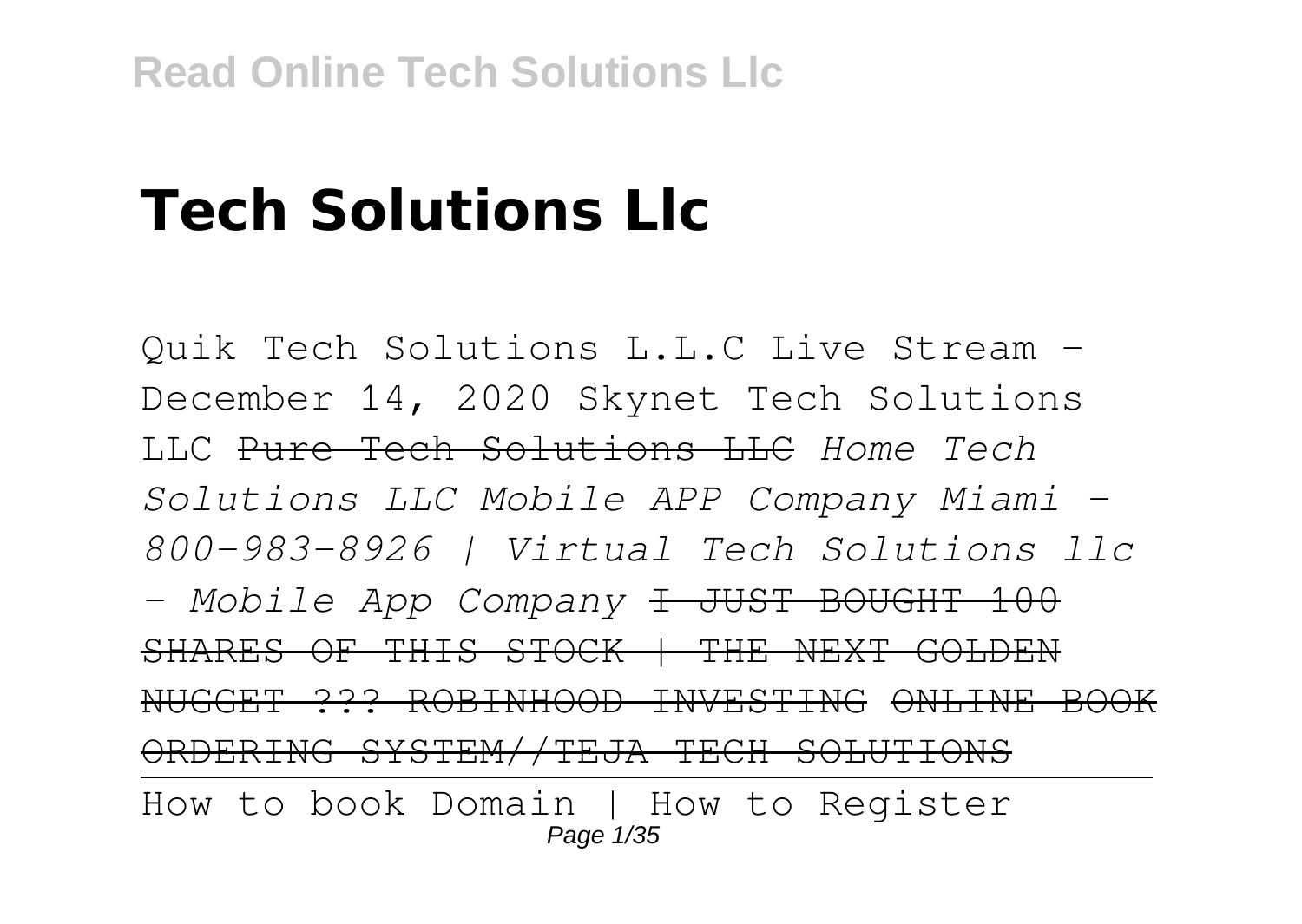Domain Name - Rakesh Tech SolutionsCoffee with Mr IoT: Pat Noonan – Getting to the nuts \u0026 bolts of IoT Refurbish Tech Solutions, LLC | Computer Repair Services *iTechnology LLC Small Business IT Solutions (Freehold Intro)* ASSISTECH - Technology solutions for the Visually Impaired | M. Balakrishnan | TEDxNSIT CQG Technology Solutions for Futures and Options Markets \"Innovations with Ed Begley, Jr.\" features xTuple Open Source ERP Technology Solutions Smart Cities: Solving Urban Problems Using Technology Page 2/35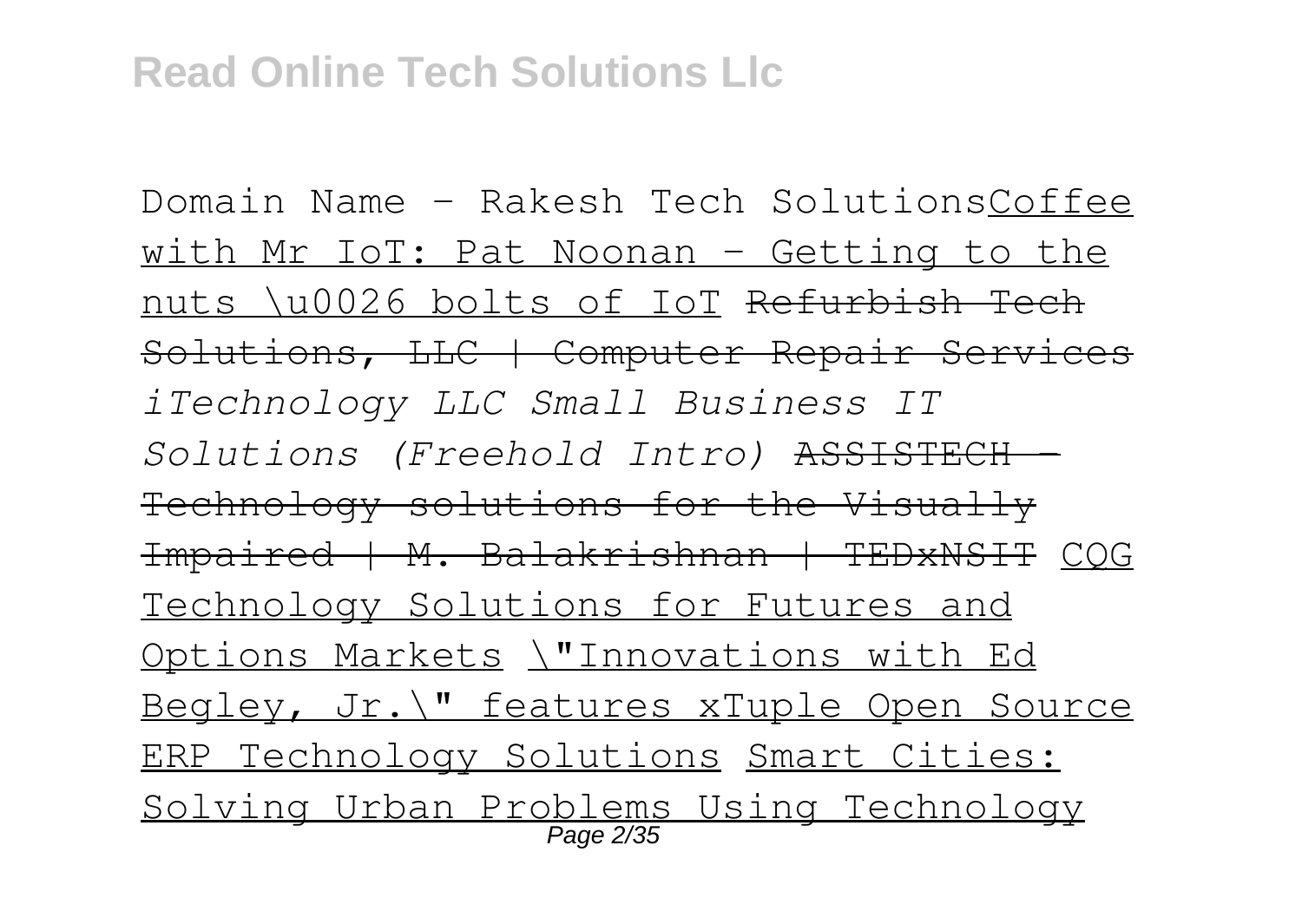Traditional SMEs use tech solutions to raise productivity Inside Peek: Energy Tech Solutions, LLC, Madison, WI Smart Tech Solutions For Your Small or Home-Based BusinessTech Solutions Llc Security. Full-feature remote access to the user's connected technology is built right in, and detailed data is gathered throughout the entire interaction, providing valuable insights to support center management and a feedback loop for the continual improvement of Guided Paths.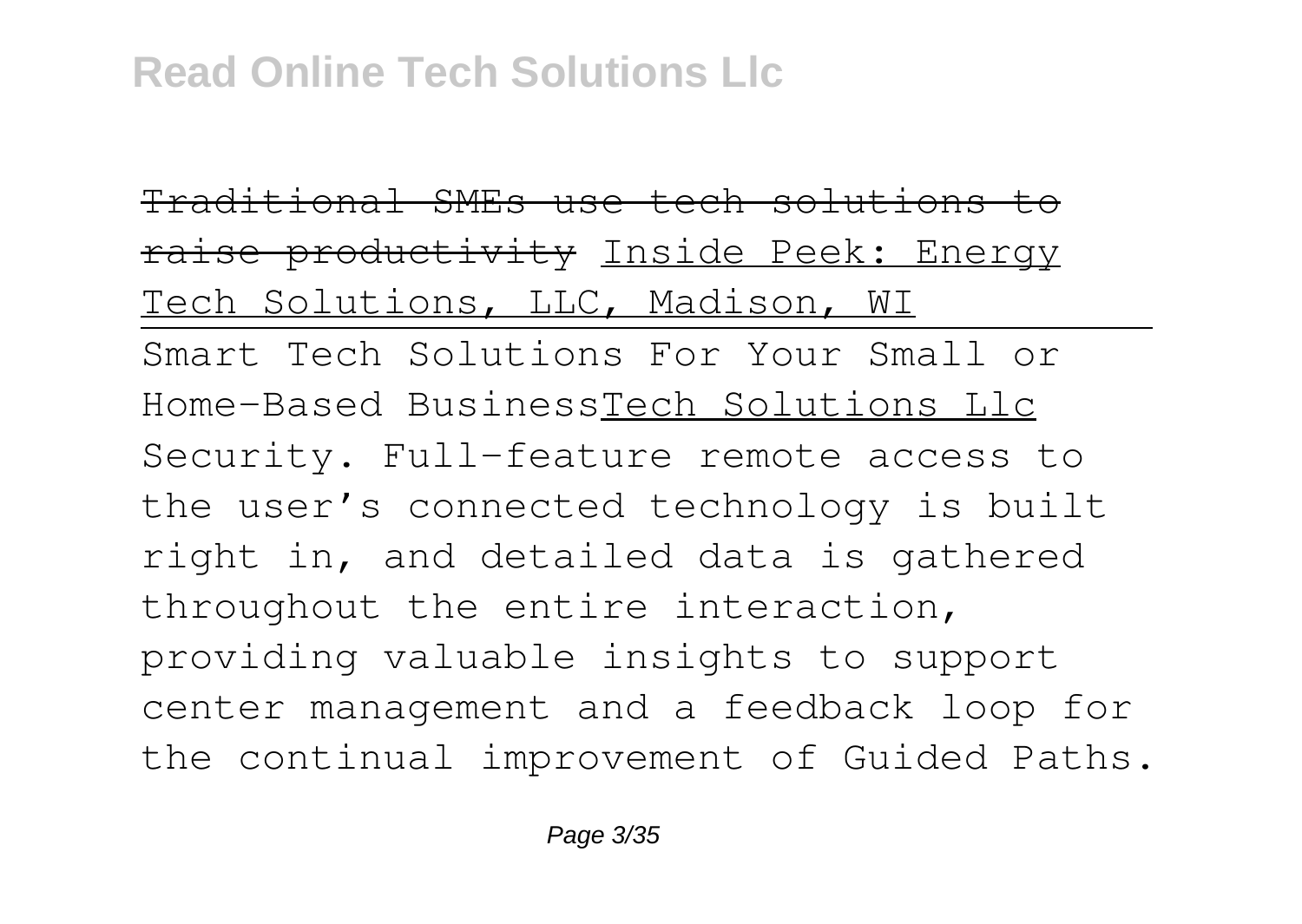## Tech| Soluutions| – Consulting and Supplies!

Since 2007, Tech Solutions LLC In Ohio Has Been Creating Professional Business Websites. We Created InstantOrder, An Online Ordering System Platform For Restaurants and businesses. Tech Solutions LLC - Custom Professional Website Design

## Tech Solutions LLC - Custom Professional Website Design

This organization is not BBB accredited. Computer Consultant in Elmont, NY. See BBB Page 4/35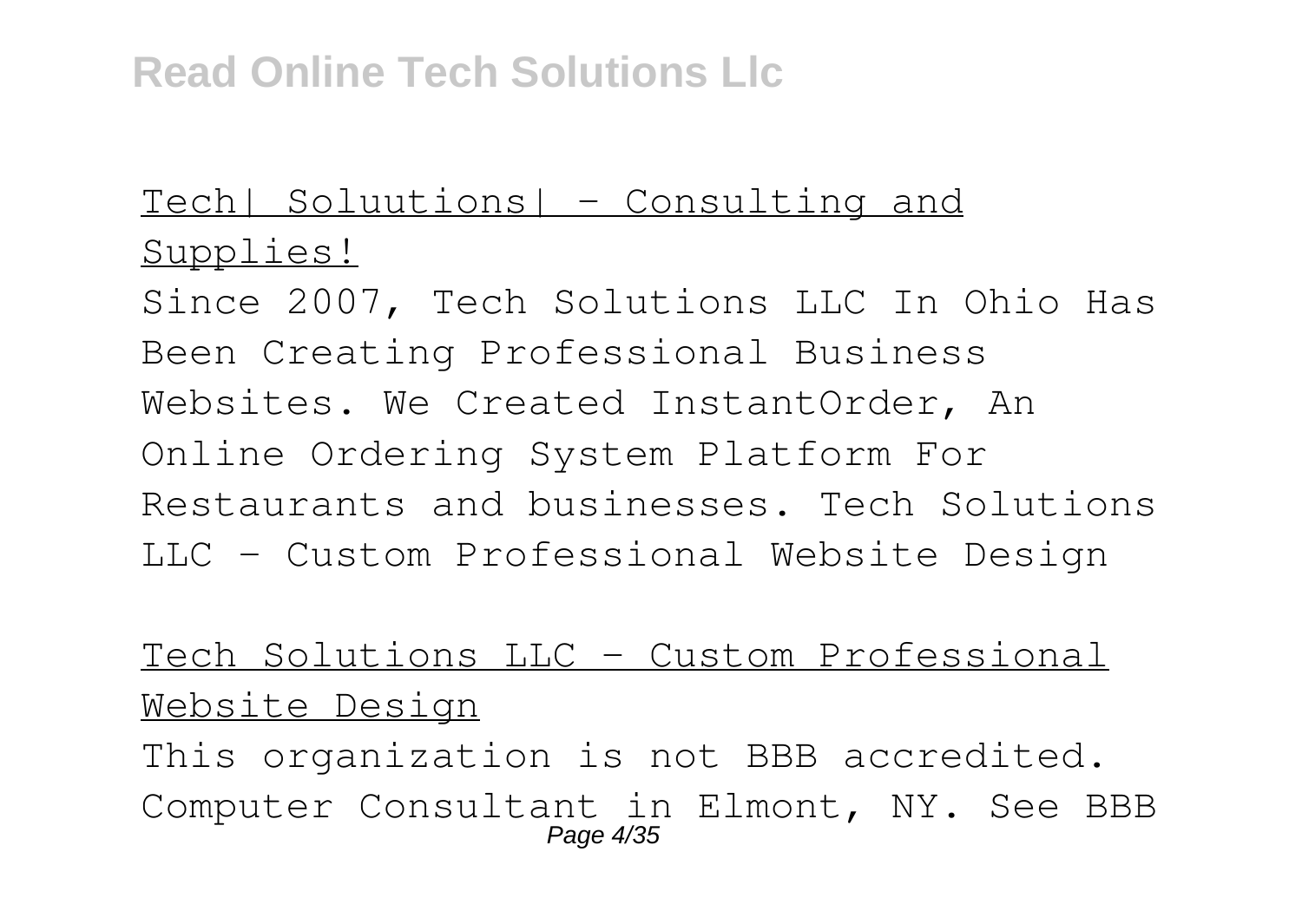rating, reviews, complaints, & more.

Tech Soluutions Corporation | Better Business Bureau® Profile With managed solutions from TechSolutions, Inc. you can transfer the day-to-day management of your technology to us. 12 Reasons Managed IT Service is growing Small and Mid-Sized Business are switching to Managed IT Services for 12 important reasons. Economics of Managed IT Services

# Managed IT Services & Computer Network Page 5/35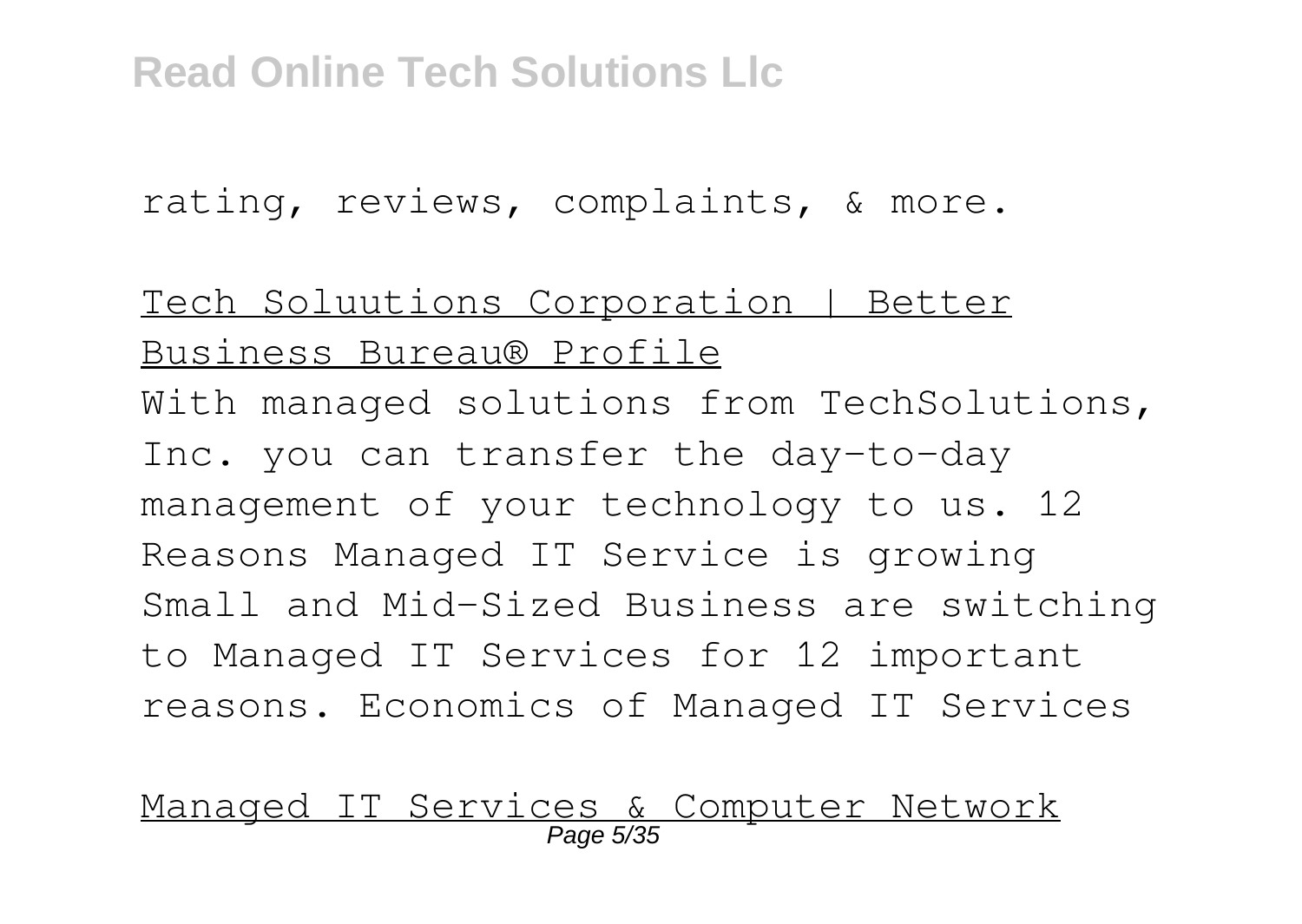#### Support ...

Agm Tech Solutions, LLC is a New York Domestic Limited-Liability Company filed on February 19, 2003. The company's filing status is listed as Active and its File Number is 2871783. The Registered Agent on file for this company is C/O Lynn Mark Enterprises, LLC and is located at 14 East 38th Street Suite 1402, New York, NY 10016.

Agm Tech Solutions, LLC in New York, NY | Company Info ...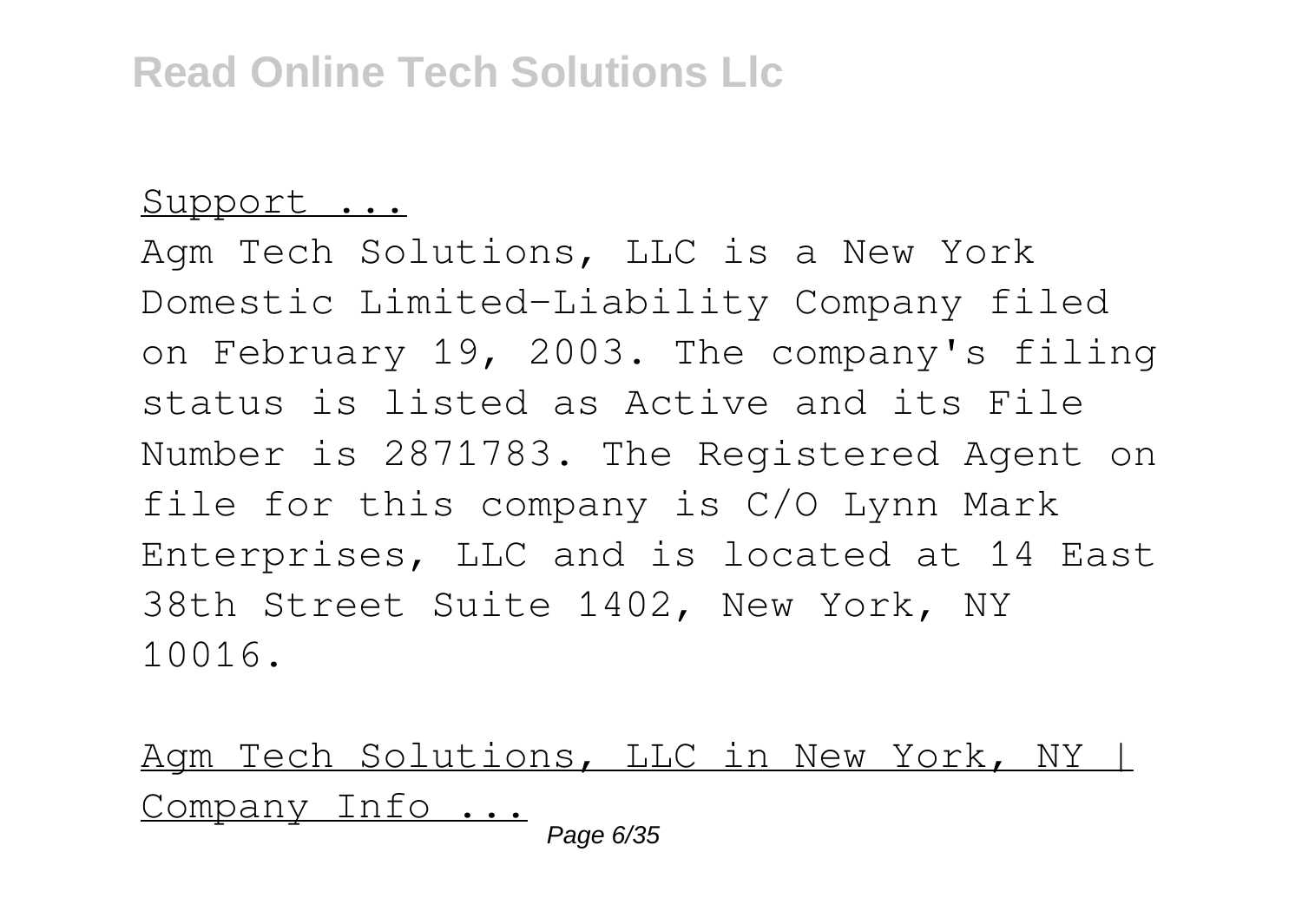A-Tech Solutions, LLC is a New York Domestic Limited-Liability Company filed on January 2, 2018. The company's filing status is listed as Active and its File Number is 5258815. The Registered Agent on file for this company is Sandesh Goolsarran and is located at 125 E Saint Marks Place, Valley Stream, NY 11580.

A-Tech Solutions, LLC in Valley Stream, NY | Company Info ...

TEC Solutions provides unparalleled advisory services to advanced R&D clients Page 7/35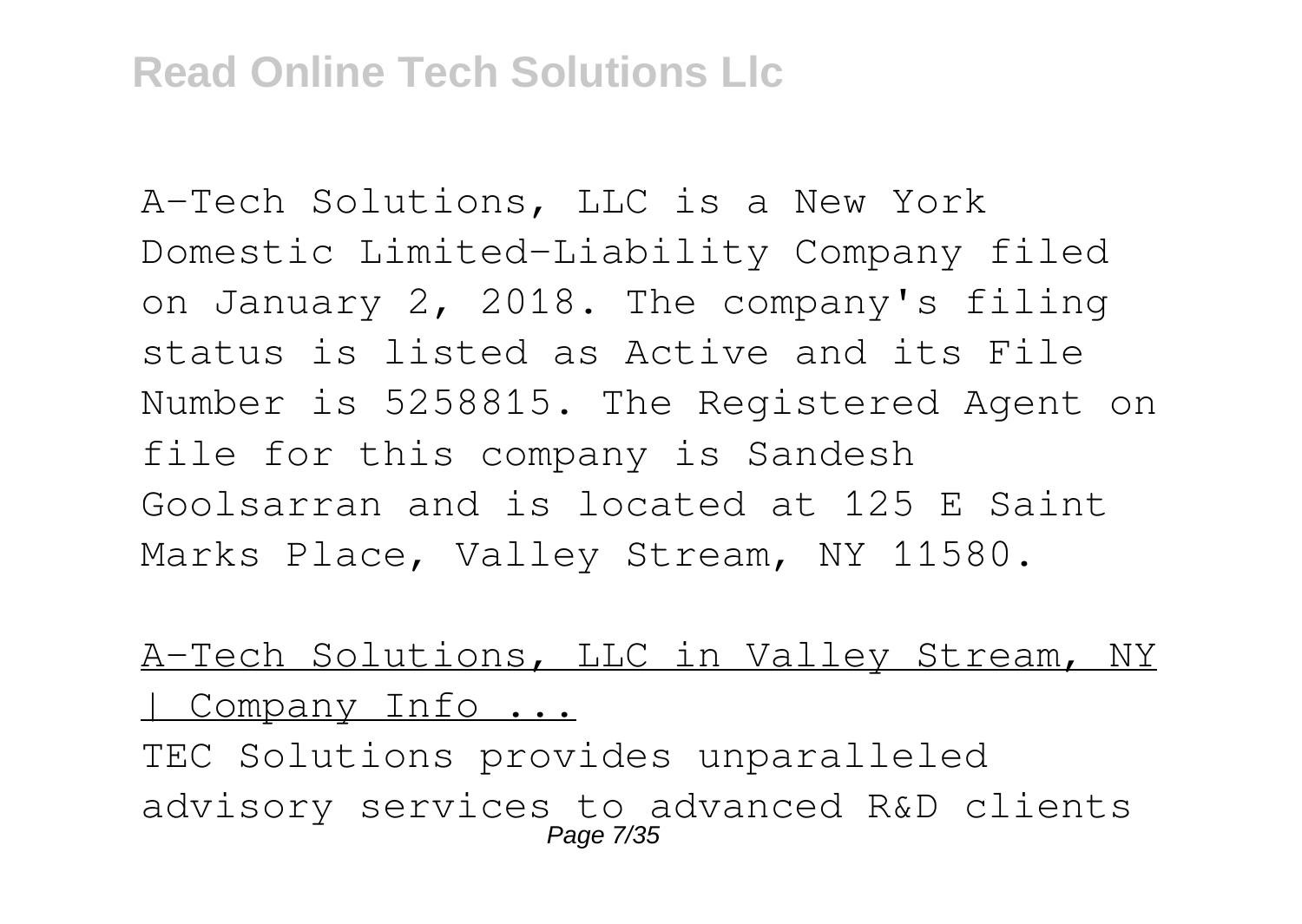– based on our unwavering commitment to the customer's mission. Our foundation is our meticulously selected team. Our culture values leadership, innovation, dedication, and proactive mission focus.

#### TEC Solutions | Unparalleled Government Advisory Services ...

T-Tech Solutions has been a great addition to our team. Reliance One, Inc. initially partnered with T-Tech to design a new website as well as a proprietary timekeeping system which launched in April Page 8/35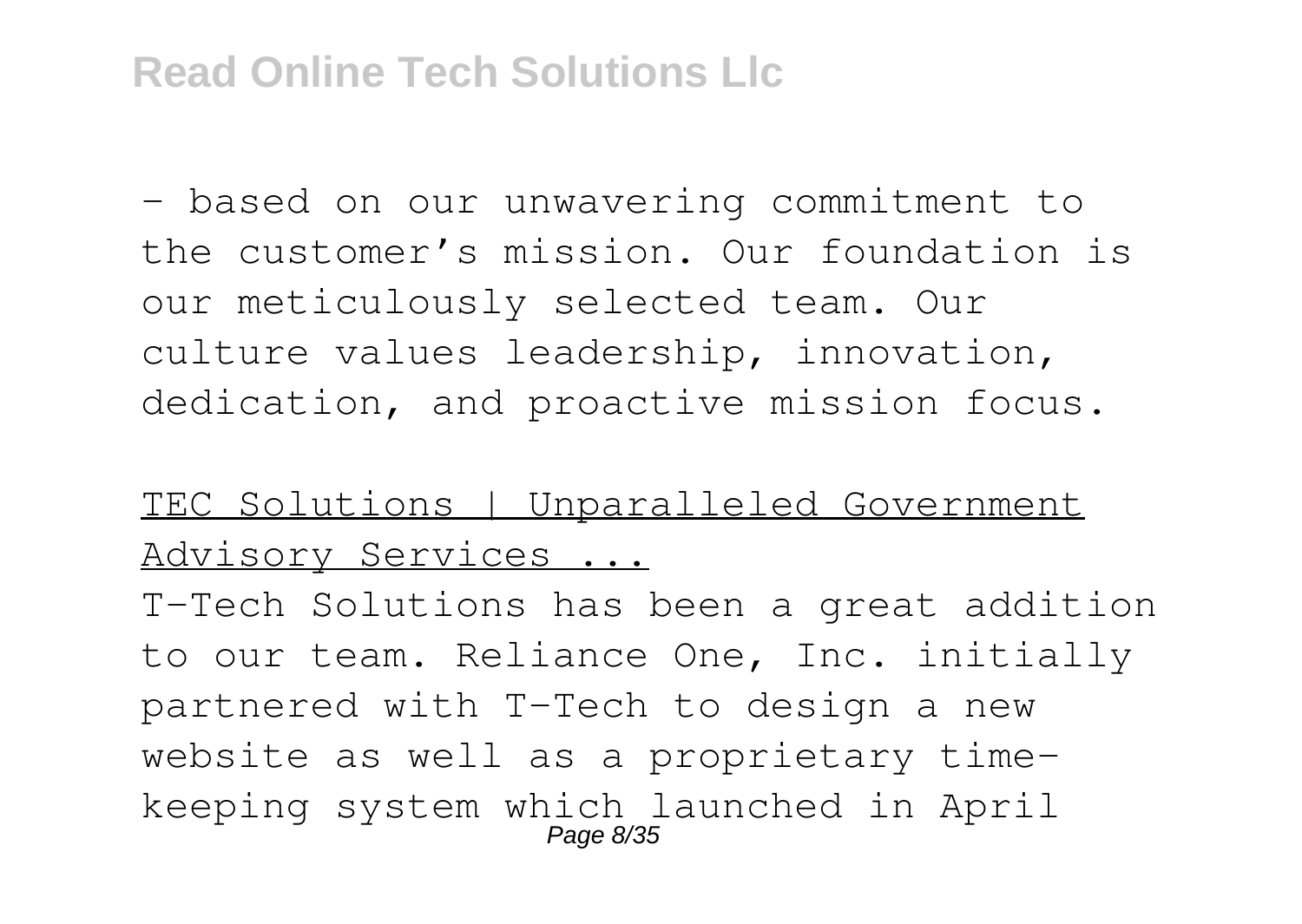2012. Due to the support and response time that T-Tech was able to provide, Reliance One engaged in a Technical Support arrangement.

# T-Tech Solutions LLC – A Premier Business & Technology ...

US Tech Solutions is a global firm that offers a huge variety of on-demand talent and complete workforce solutions. We cover all aspects of talent management. We can provide you with a variety of precision based and time-honored staffing solutions. Page 9/35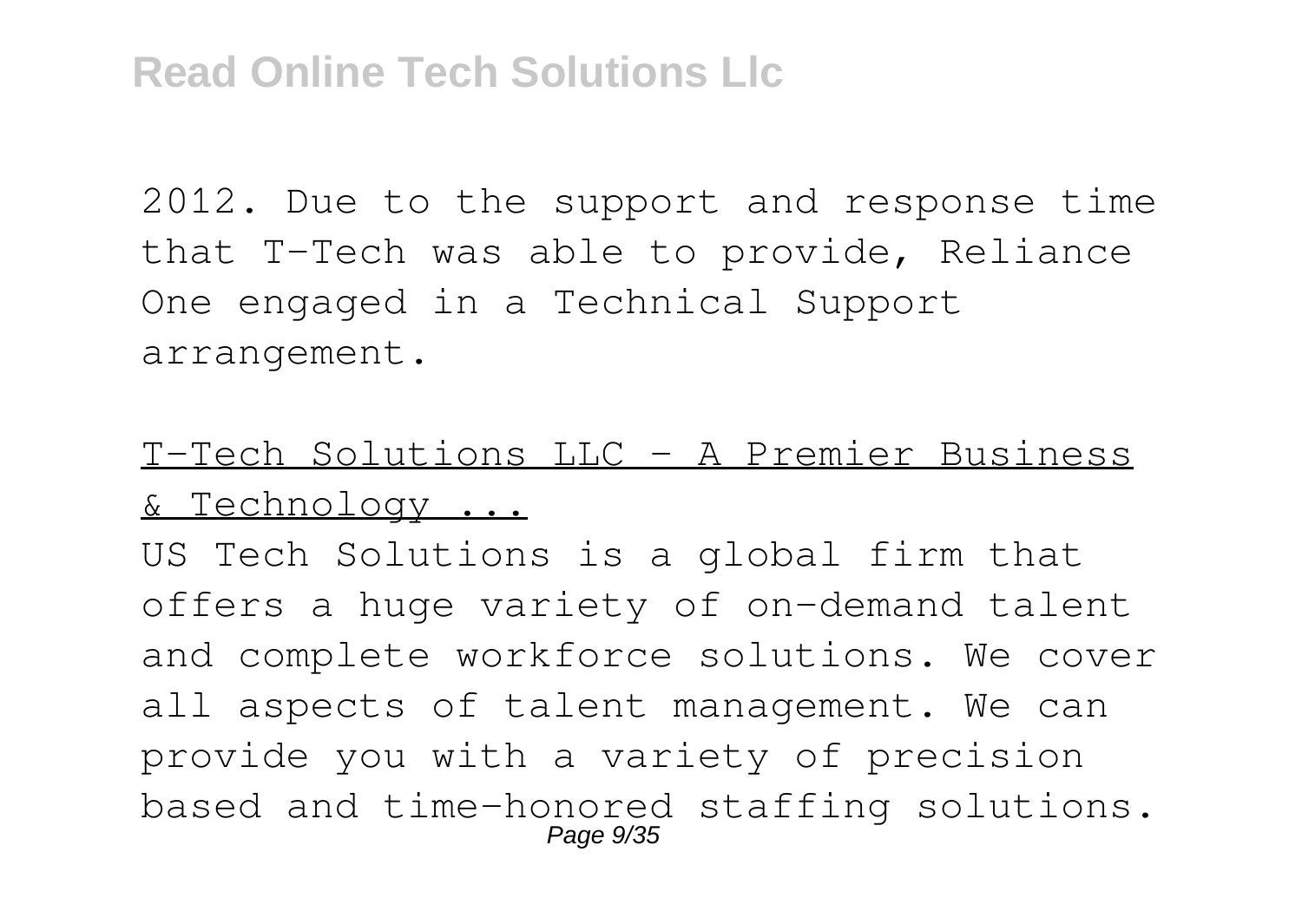#### READ OUR SUCCESS STORIES

# US Tech Solutions - On Demand Staffing Company For Leading ...

Tech Team Solutions' IT Services are built to cover all of your IT support needs from workstations to servers to other missioncritical devices. We detect and stop IT issues before they affect your bottom line and perform regular maintenance to keep systems stable and secure, which in turn drastically reduces company downtime. 02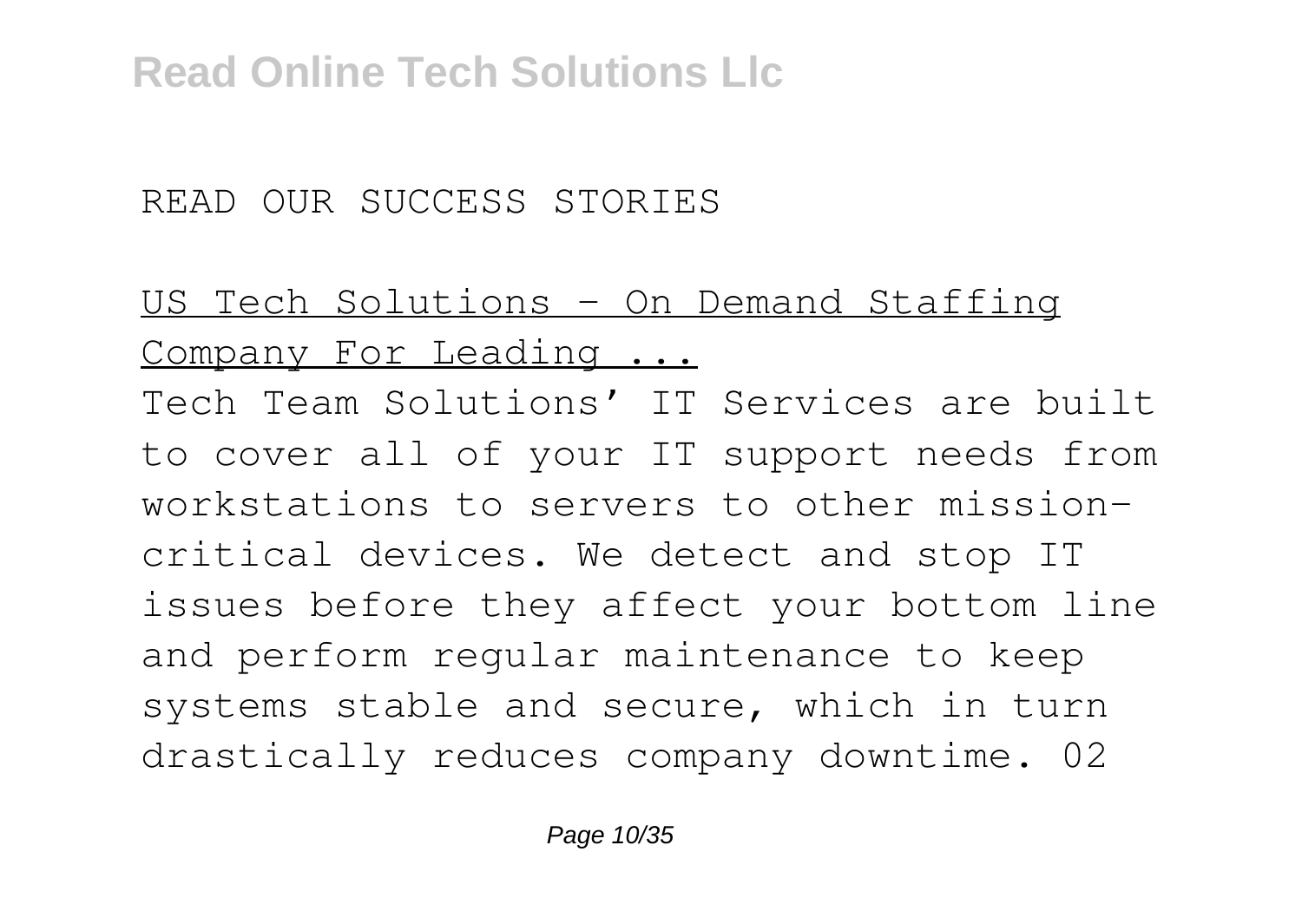# Tech Team Solutions | IT Services and Computer Repair

What We Do. benissanet conocer chico Med Tech Solutions (MTS) is an allencompassing IT solutions provider with expert 24x7 user and application support. MTS brings together the right technology to deliver proven solutions for clients, including devices, applications, cloud services, training, and helpdesk.

Innovative Healthcare IT Solutions - Med Tech Solutions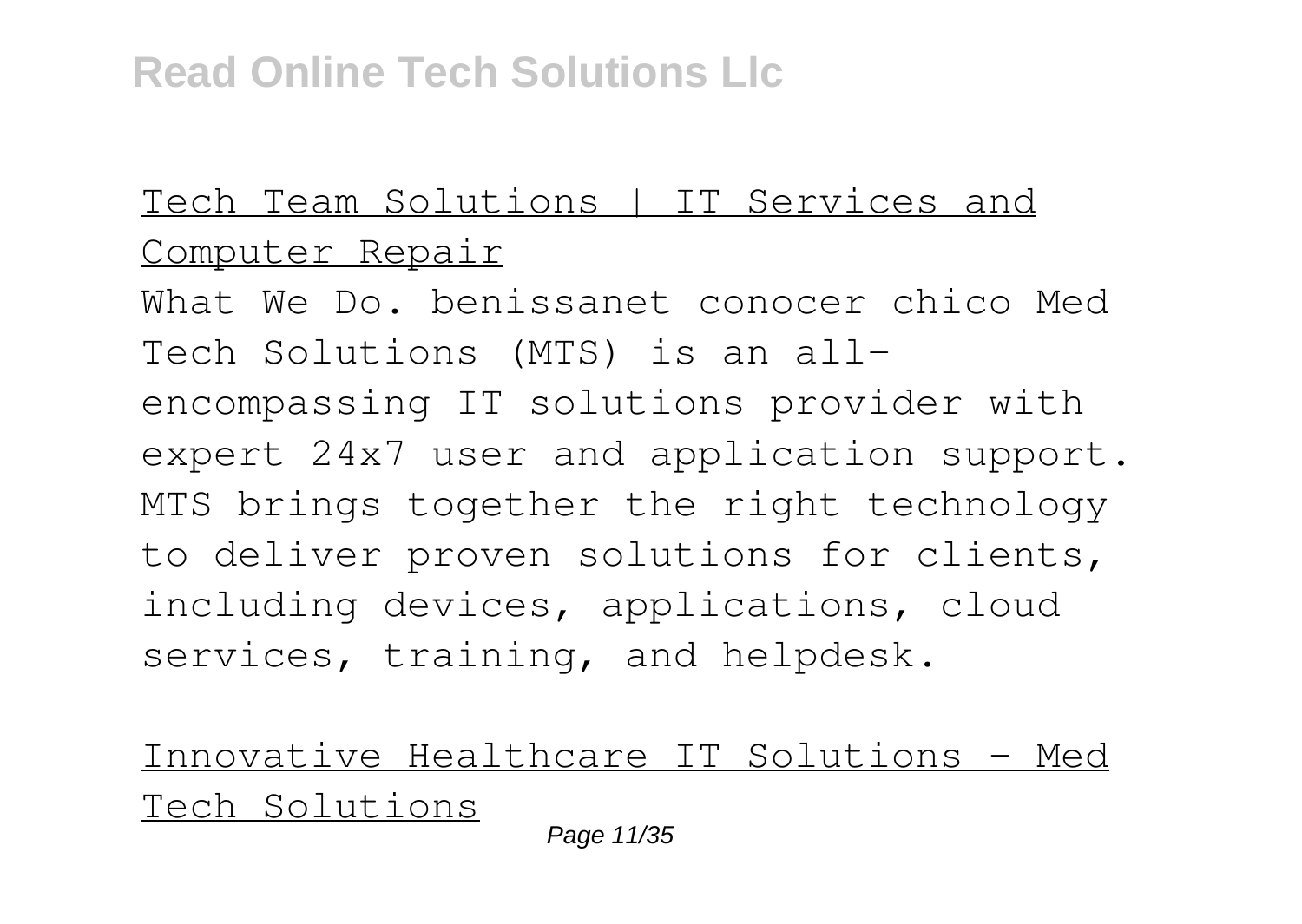Technology Solutions provides your business with IT services that simplify and protect your integrated voice, data, video, and mobile communications. For Information and Inquiries (734) 542-6929 Support

#### Technology Solutions

We leverage our deep understanding of business and technology to align your business goals with the right technology solution. WHAT WE DO Advisory & Consulting Learn More . Learn More Experts in both Page 12/35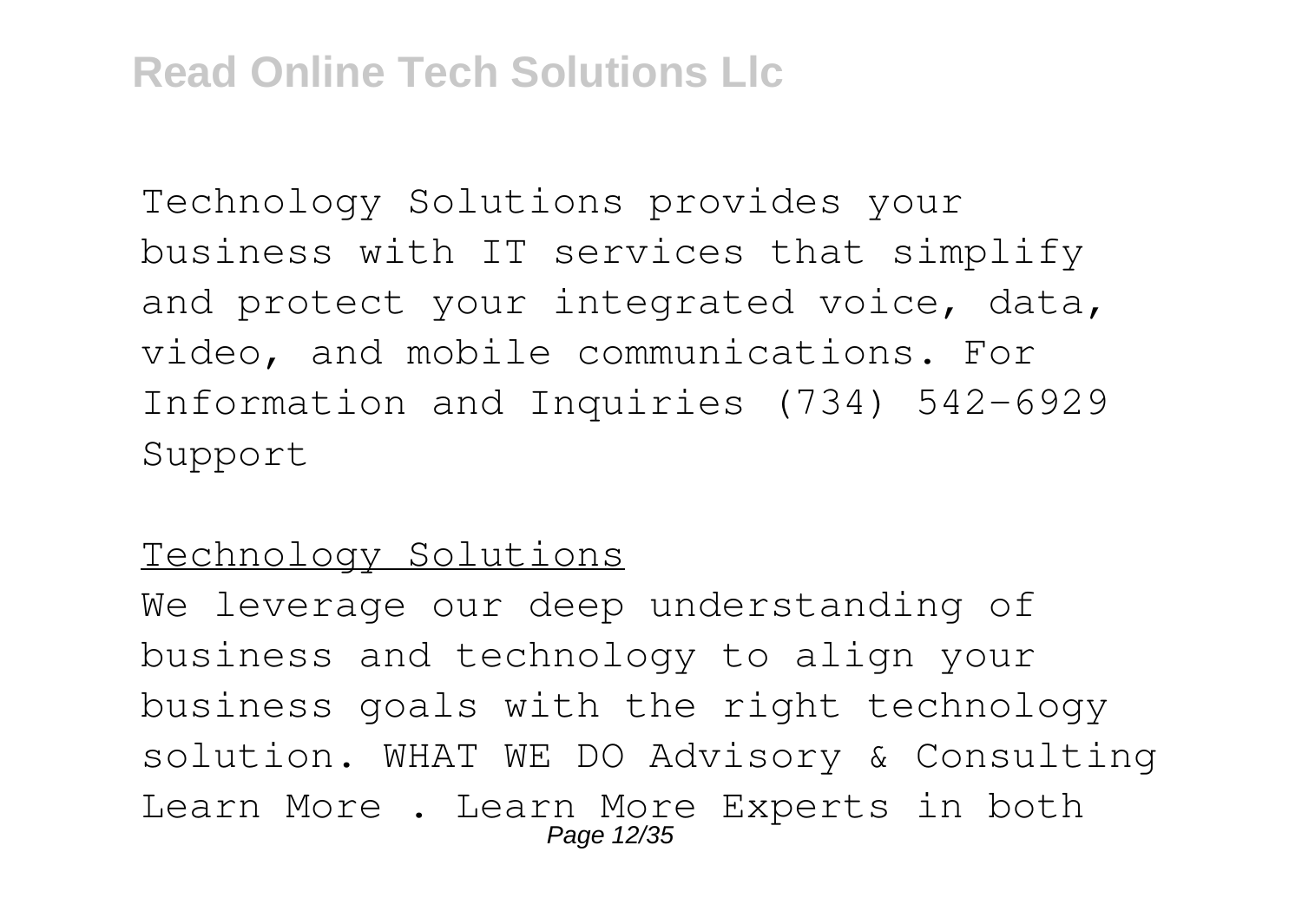Microsoft's and Amazon's Cloud solutions, we can help you understand why your business should be leveraging the Cloud and assess which platform will best fit your needs.

Homepage - Sileo Technology Solutions LLC AOI Tech Solutions LLC is the Leading Online Retailer for Top Software Brands. Get Started Now . or Browse Brands. Irrespective of whether you are upgrading to a new Laptop Desktop Printer Projector Storage Drive PC Software, we make it easy Page 13/35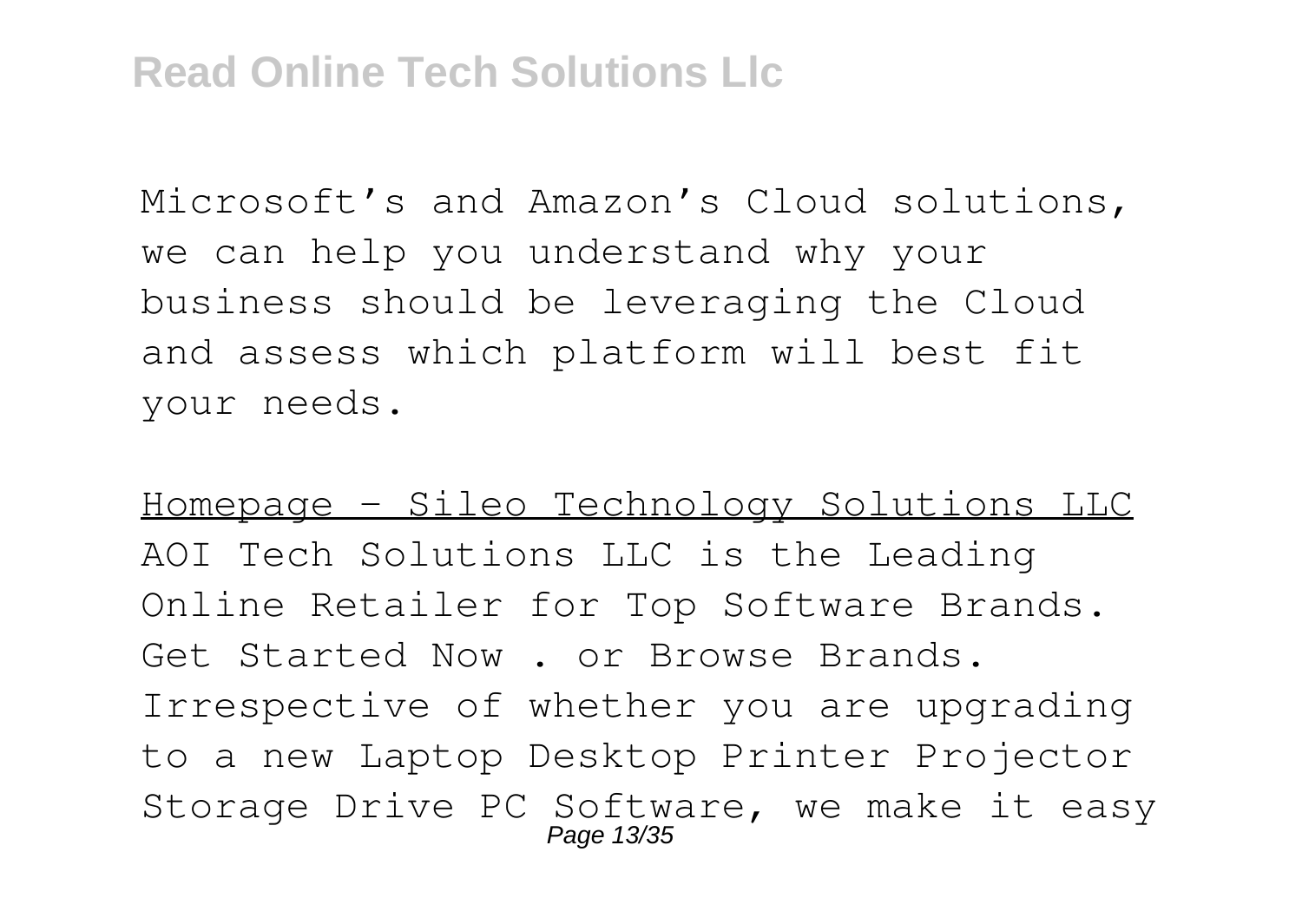for you to find the perfect software for your device.

## AOI Tech Solutions | Network Security Solutions Provider ...

KTech Solutions is your solutions partner, dedicated to finding a solution for all of your IT needs. Our expertise will help create scalable solutions for your business, no matter how big or small your office is. We pride ourselves in providing a better return on your IT investment, without paying for more than your company Page 14/35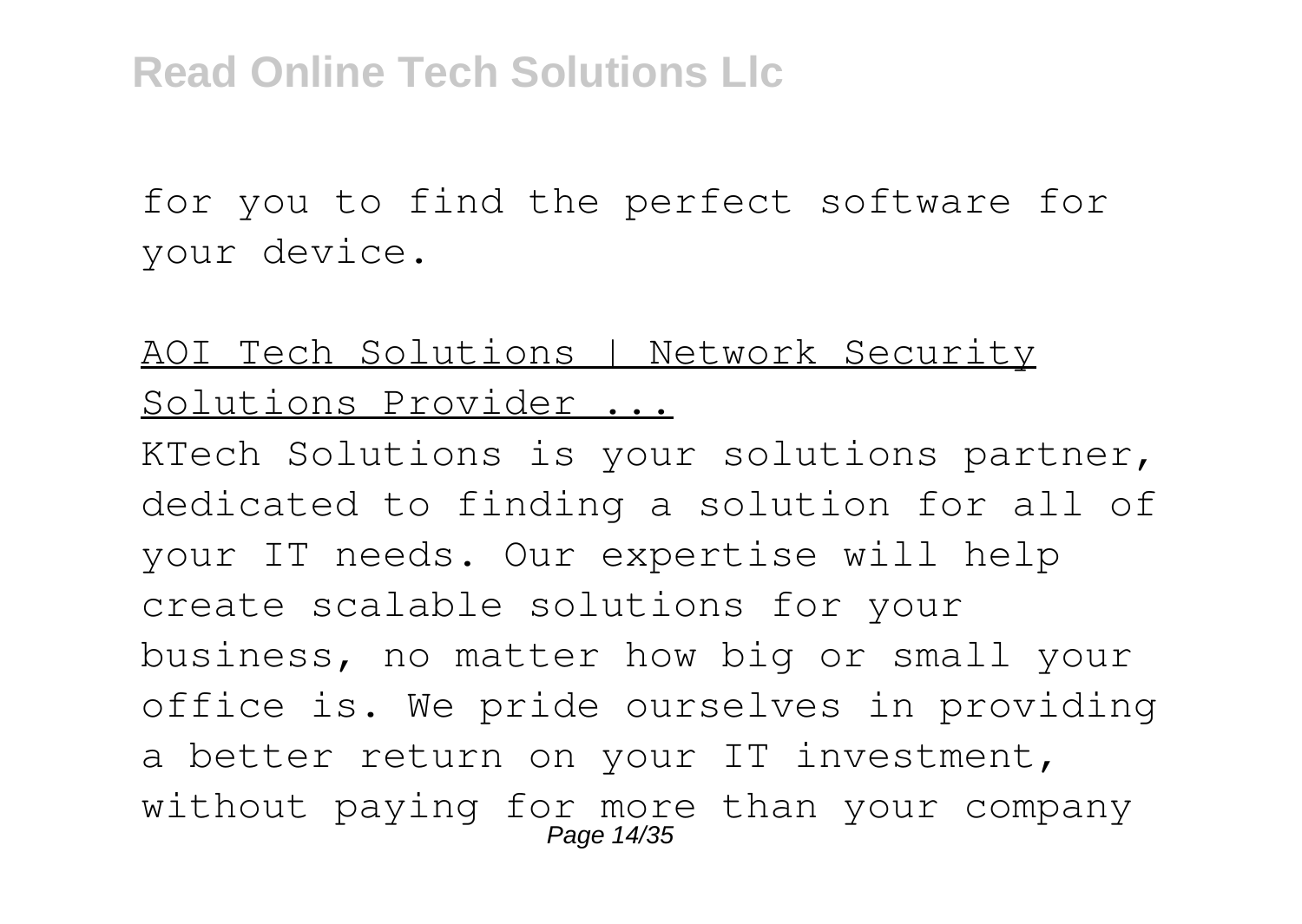needs.

#### Home - KTech

Information Technology Service for all - Systems/network security, Dev-Ops Engineering also providing Security Awareness Training to your Staff - Serving All PA Smart Security For All Real Tech Solutions LLC

Real Tech Solutions LLC - Information Technology, IT Company As a Native American 8A company it is our Page 15/35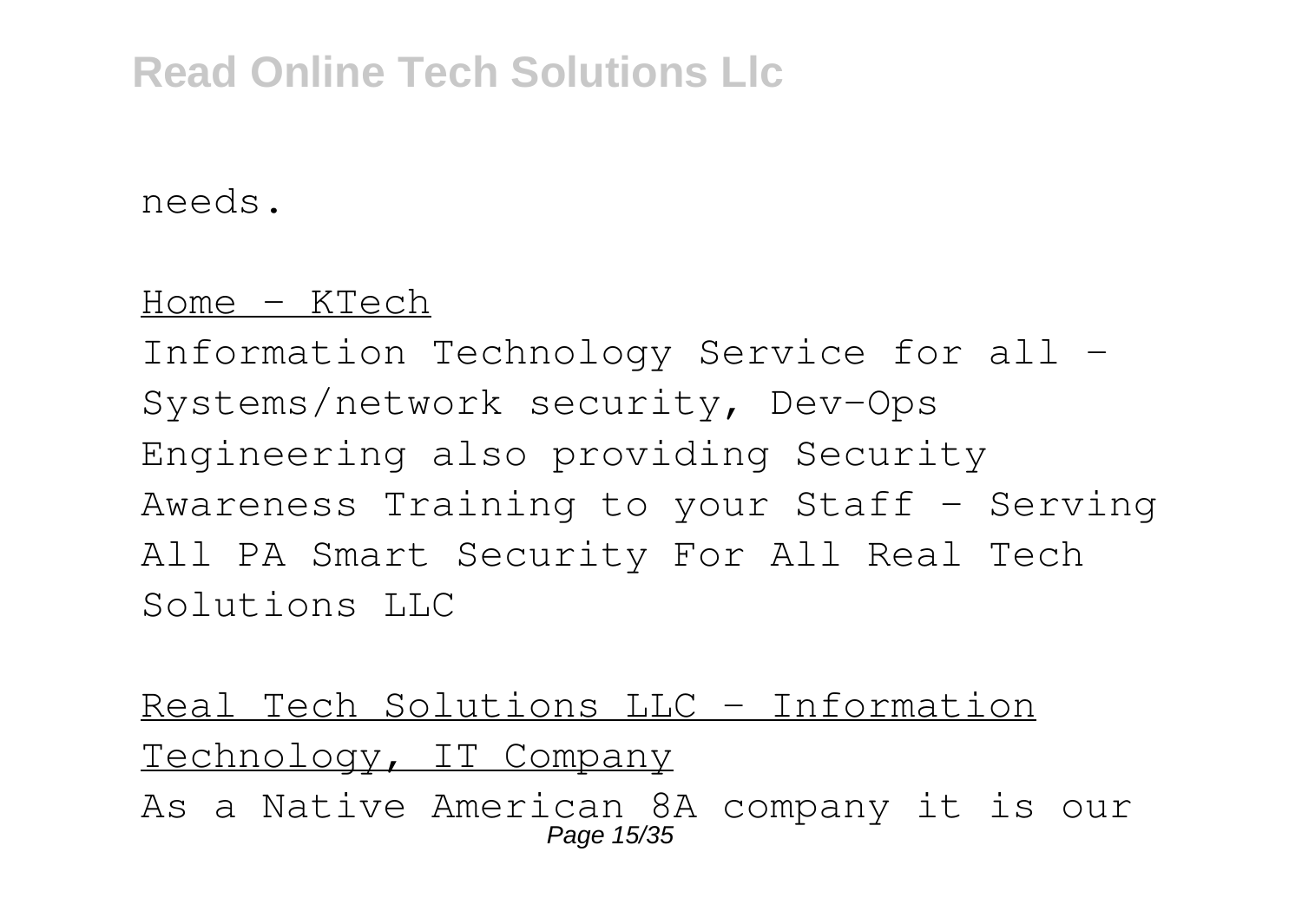mission to create Greener, Safer, Smarter communities through providing Technology Infrastructure, Applications and Service solutions to Tribes, Municipalities, Developers and Energy Providers.

HOME [o-techsolutions.com] 100 New South Road, Hicksville, NY 11801 Phone: (516) 270-3067 | Fax: (516) 433-1140 Click here to send us an email

Network Technology Solutions IT & Security Solutions for the Greater Page 16/35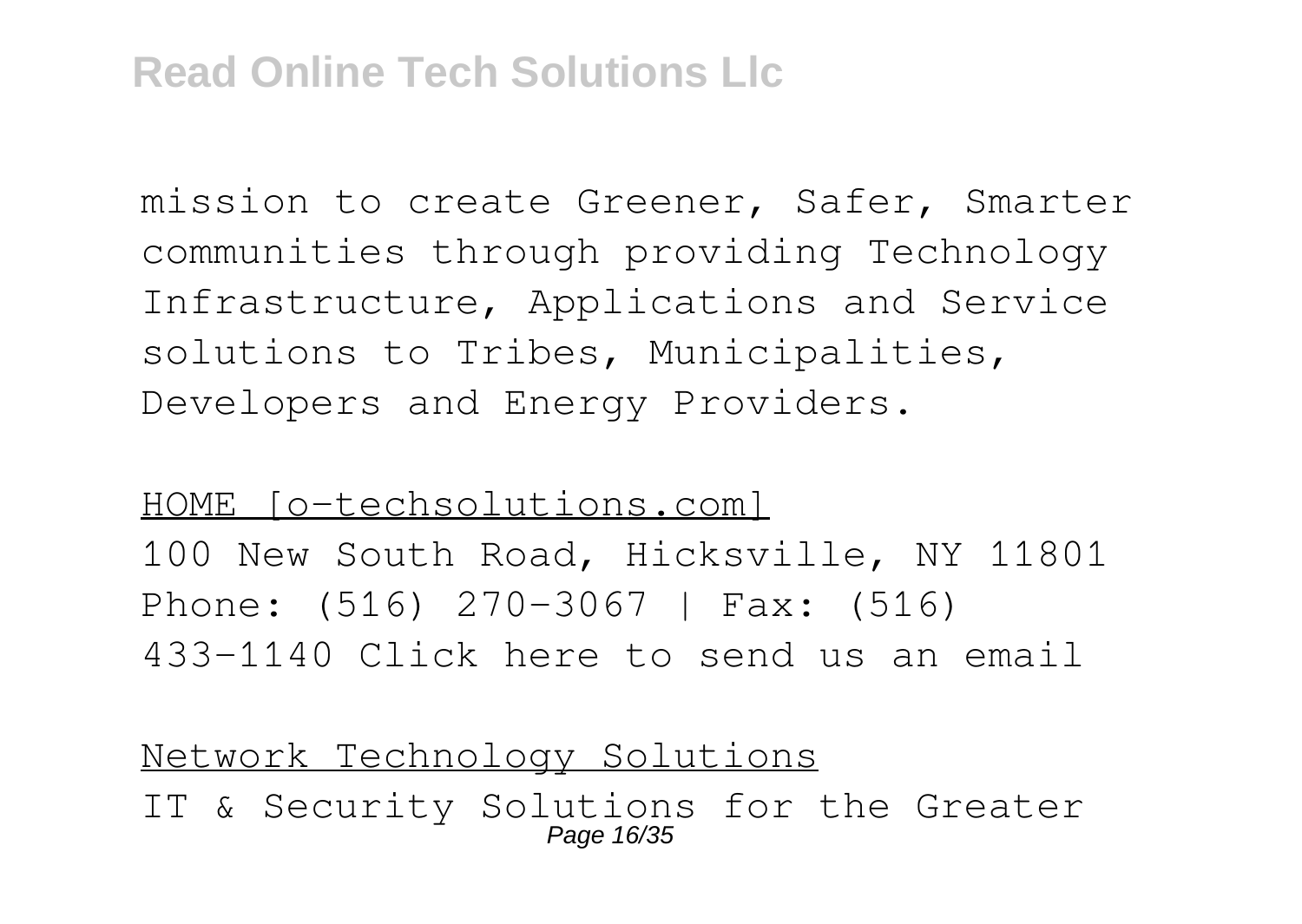Houston area At S-Tech Solutions, our goal is to ensure that our clients have the technology needed to accomplish their goals. We work with businesses around the Houston area to troubleshoot, maintain, and improve all aspects of their technology.

#### S-Tech Solutions, LLC.

Technology Solutions, LLC is a customer service company that lives by the credo: Technology Solutions, LLC is staffed by a team with a wide range of experience<br>Page 17/35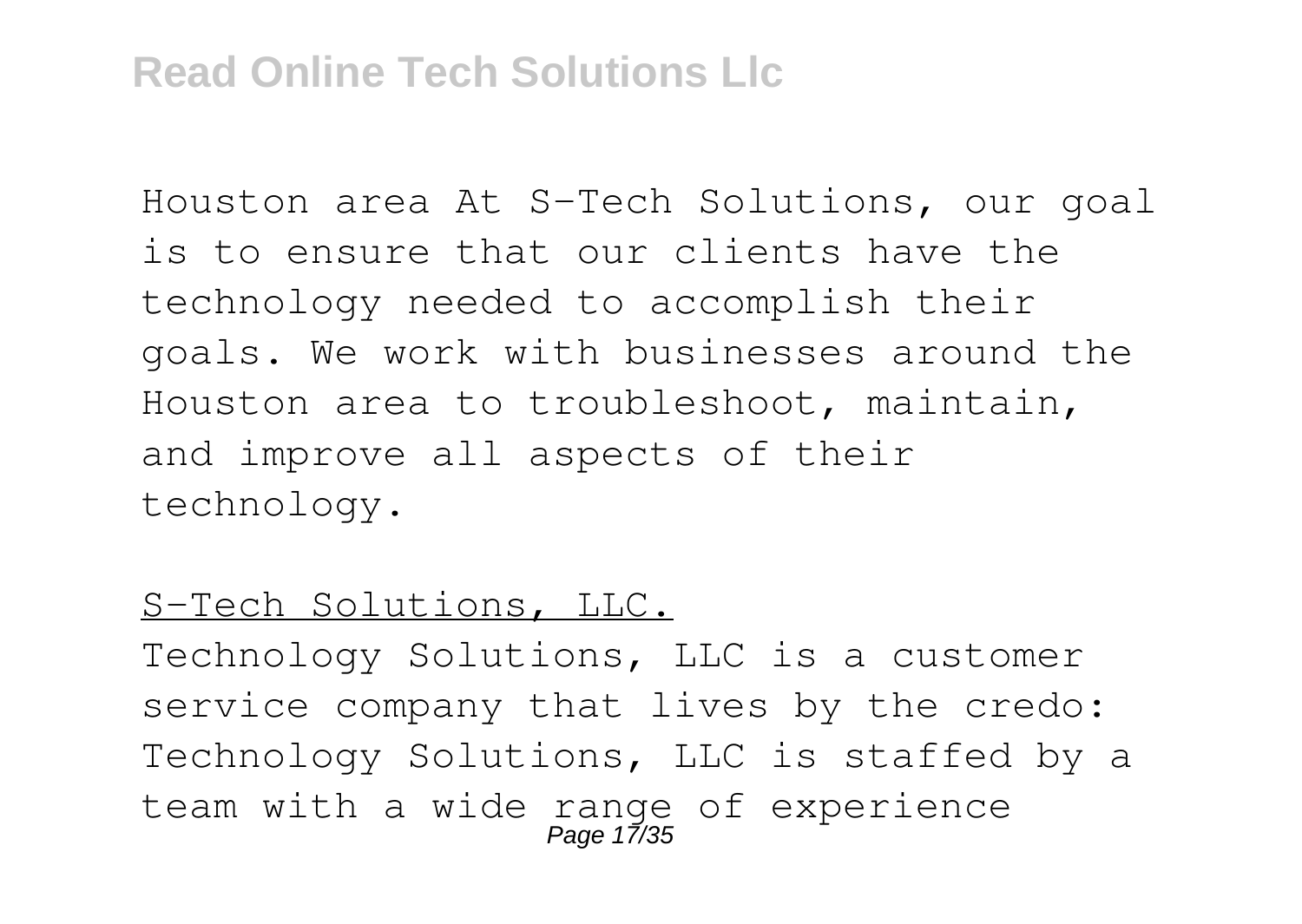servicing the healthcare, hospitality, education, B2B, and commercial fields. With over 30 years of experience we are here to assist you with your technology needs.

Quik Tech Solutions L.L.C Live Stream - December 14, 2020 Skynet Tech Solutions LLC Pure Tech Solutions LLC *Home Tech Solutions LLC Mobile APP Company Miami - 800-983-8926 | Virtual Tech Solutions llc* Page 18/35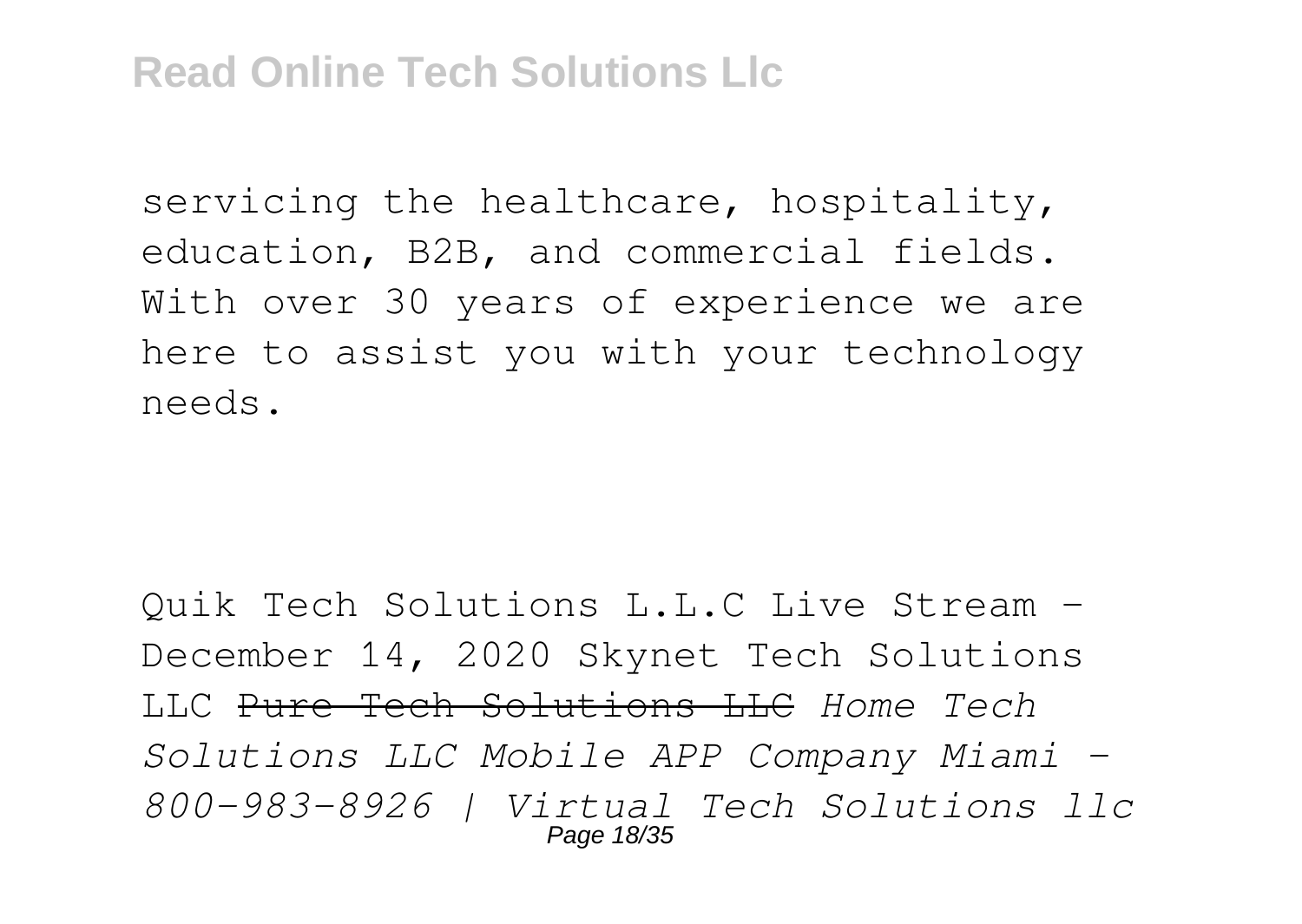*- Mobile App Company* I JUST BOUGHT 100 SHARES OF THIS STOCK | THE NEXT GOLDEN NUGGET ??? ROBINHOOD INVESTING ONLINE BOOK ORDERING SYSTEM//TEJA TECH SOLUTIONS How to book Domain | How to Register Domain Name - Rakesh Tech SolutionsCoffee with Mr IoT: Pat Noonan – Getting to the nuts \u0026 bolts of IoT Refurbish Tech Solutions, LLC | Computer Repair Services *iTechnology LLC Small Business IT Solutions (Freehold Intro)* ASSISTECH - Technology solutions for the Visually Impaired | M. Balakrishnan | TEDxNSIT CQG Page 19/35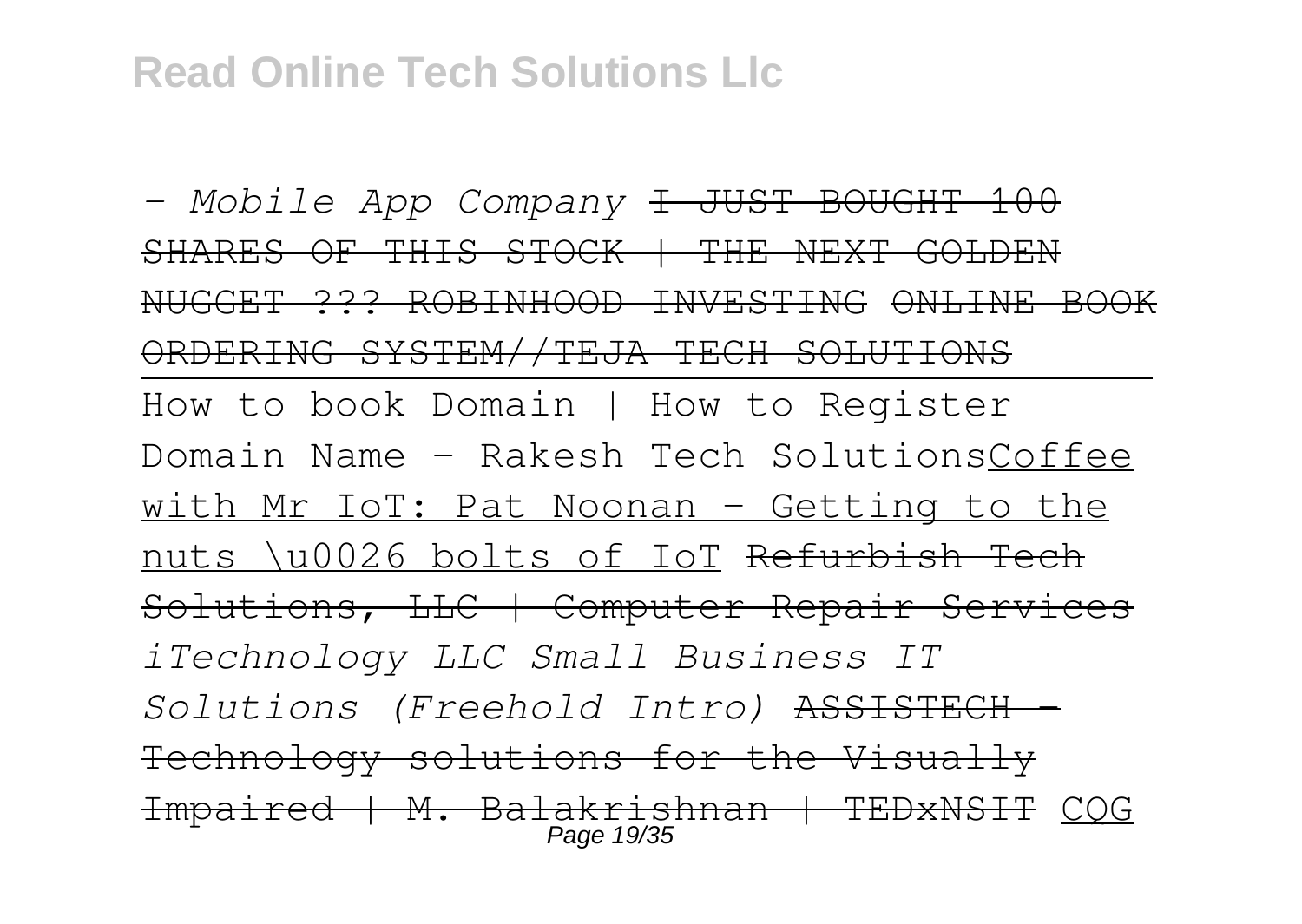Technology Solutions for Futures and Options Markets \"Innovations with Ed Begley, Jr.\" features xTuple Open Source ERP Technology Solutions Smart Cities: Solving Urban Problems Using Technology Traditional SMEs use tech solutions to raise productivity Inside Peek: Energy Tech Solutions, LLC, Madison, WI Smart Tech Solutions For Your Small or Home-Based BusinessTech Solutions Llc Security. Full-feature remote access to the user's connected technology is built right in, and detailed data is gathered Page 20/35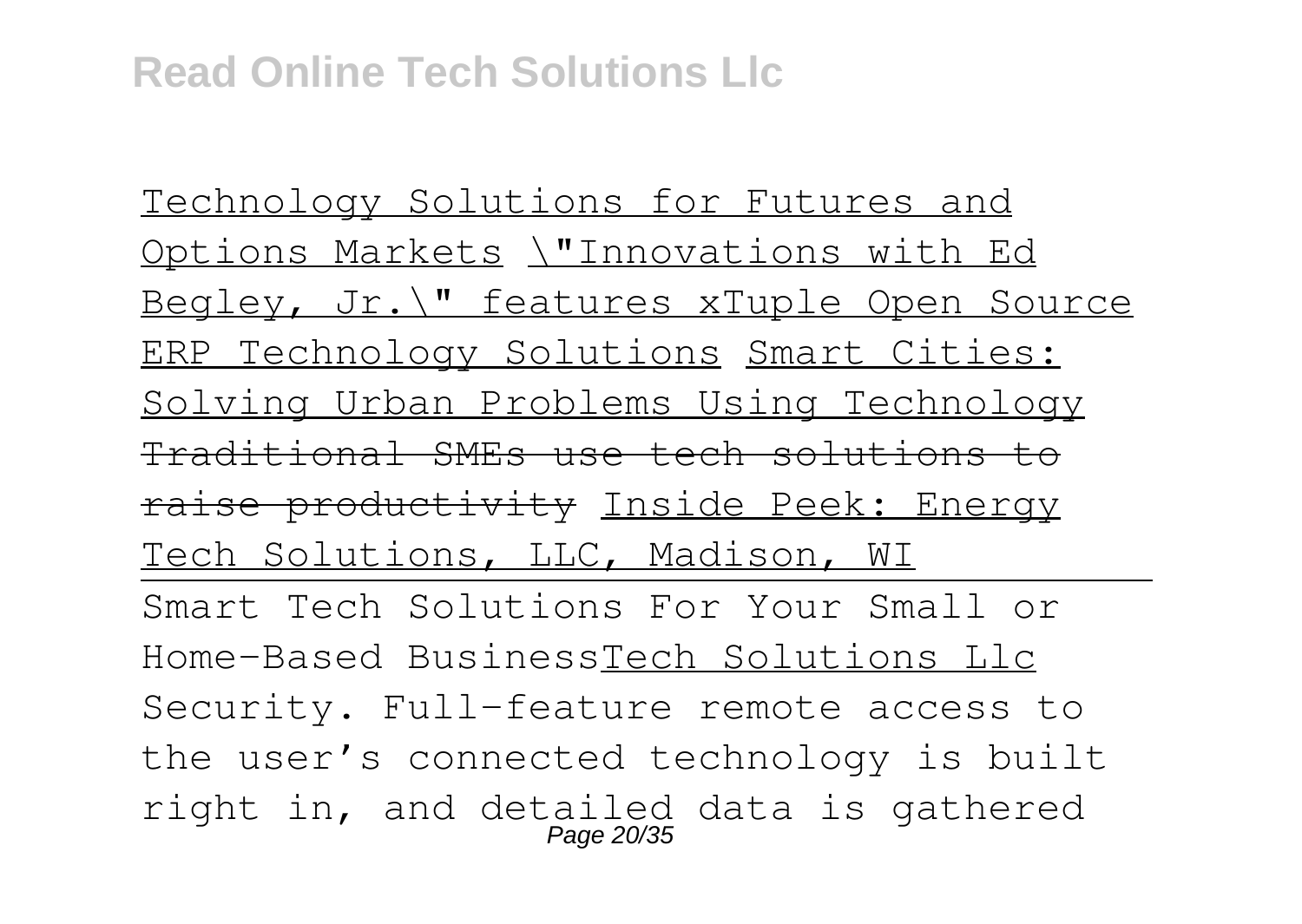throughout the entire interaction, providing valuable insights to support center management and a feedback loop for the continual improvement of Guided Paths.

#### Tech| Soluutions| – Consulting and Supplies!

Since 2007, Tech Solutions LLC In Ohio Has Been Creating Professional Business Websites. We Created InstantOrder, An Online Ordering System Platform For Restaurants and businesses. Tech Solutions LLC - Custom Professional Website Design Page 21/35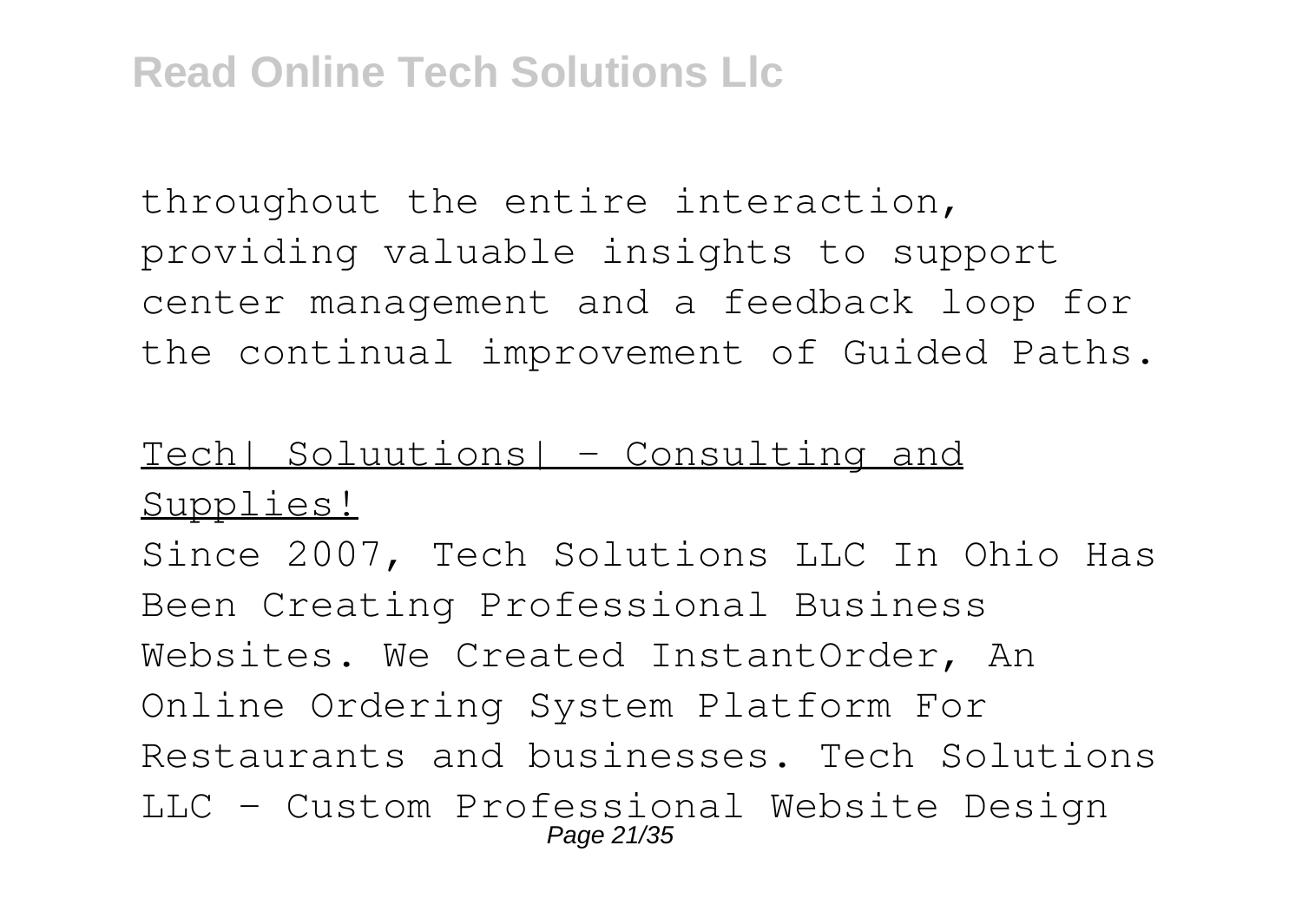# Tech Solutions LLC - Custom Professional Website Design

This organization is not BBB accredited. Computer Consultant in Elmont, NY. See BBB rating, reviews, complaints, & more.

### Tech Soluutions Corporation | Better Business Bureau® Profile

With managed solutions from TechSolutions, Inc. you can transfer the day-to-day management of your technology to us. 12 Reasons Managed IT Service is growing Page 22/35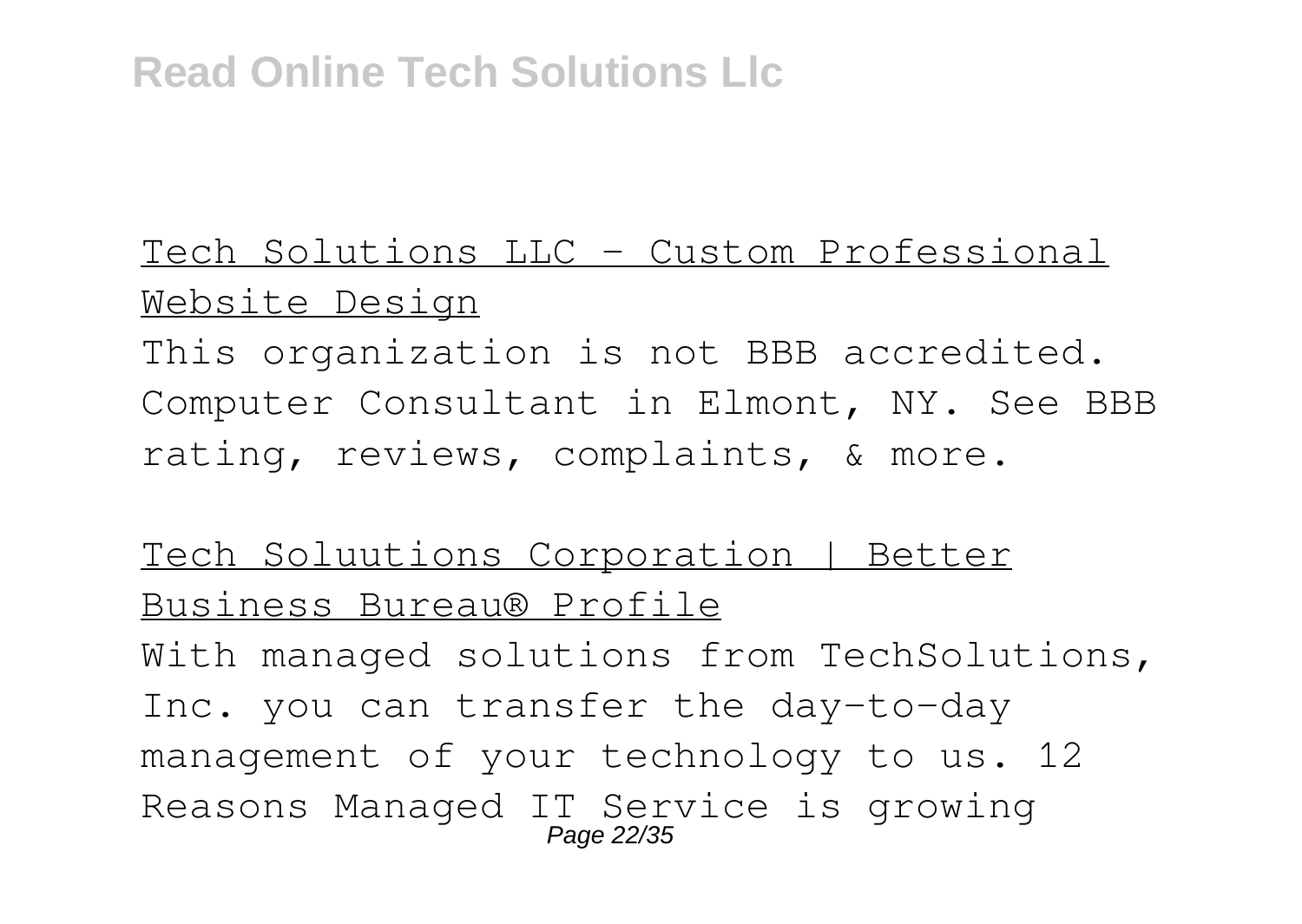Small and Mid-Sized Business are switching to Managed IT Services for 12 important reasons. Economics of Managed IT Services

# Managed IT Services & Computer Network Support ...

Agm Tech Solutions, LLC is a New York Domestic Limited-Liability Company filed on February 19, 2003. The company's filing status is listed as Active and its File Number is 2871783. The Registered Agent on file for this company is C/O Lynn Mark Enterprises, LLC and is located at 14 East Page 23/35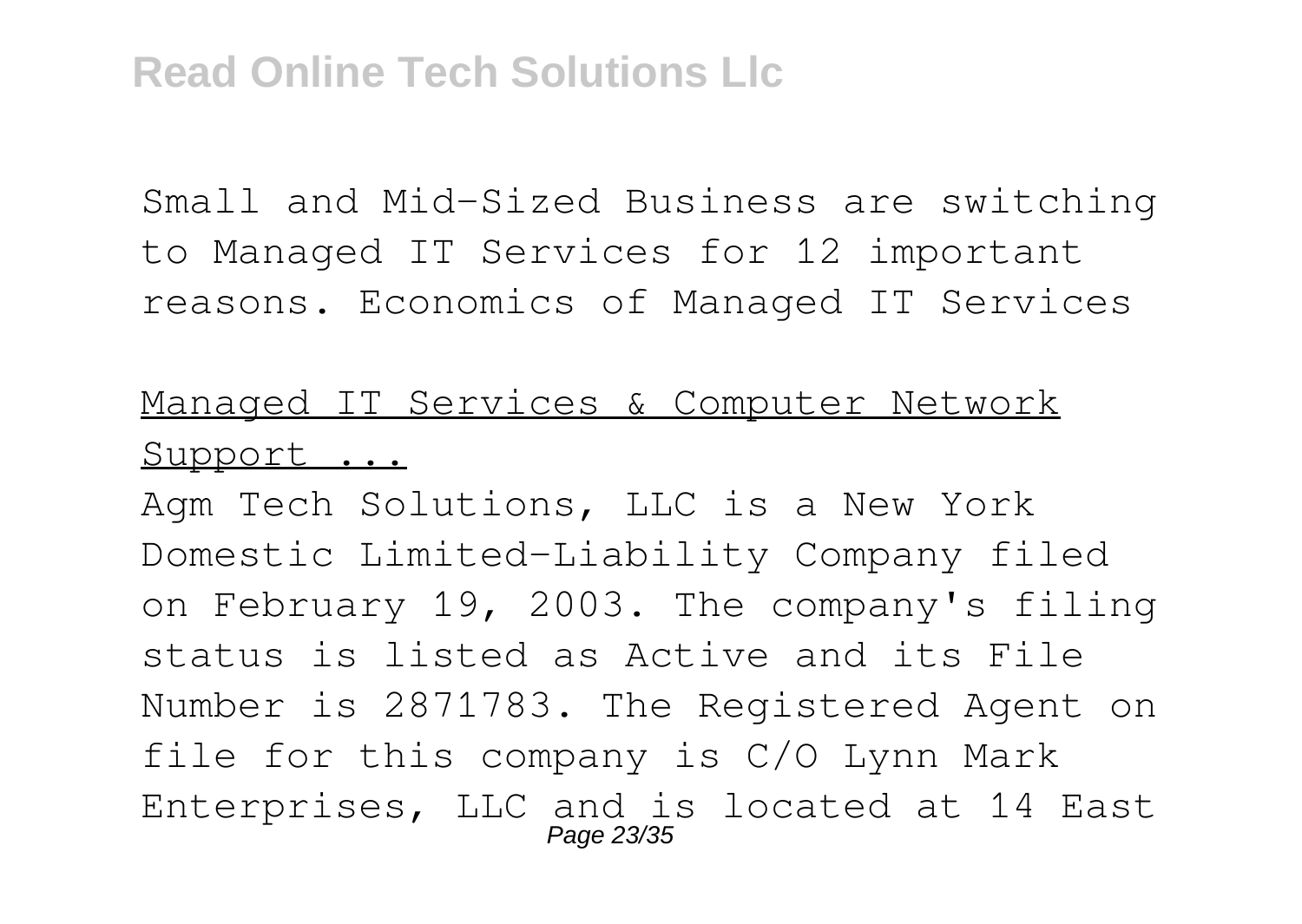38th Street Suite 1402, New York, NY 10016.

#### Agm Tech Solutions, LLC in New York, NY | Company Info ...

A-Tech Solutions, LLC is a New York Domestic Limited-Liability Company filed on January 2, 2018. The company's filing status is listed as Active and its File Number is 5258815. The Registered Agent on file for this company is Sandesh Goolsarran and is located at 125 E Saint Marks Place, Valley Stream, NY 11580. Page 24/35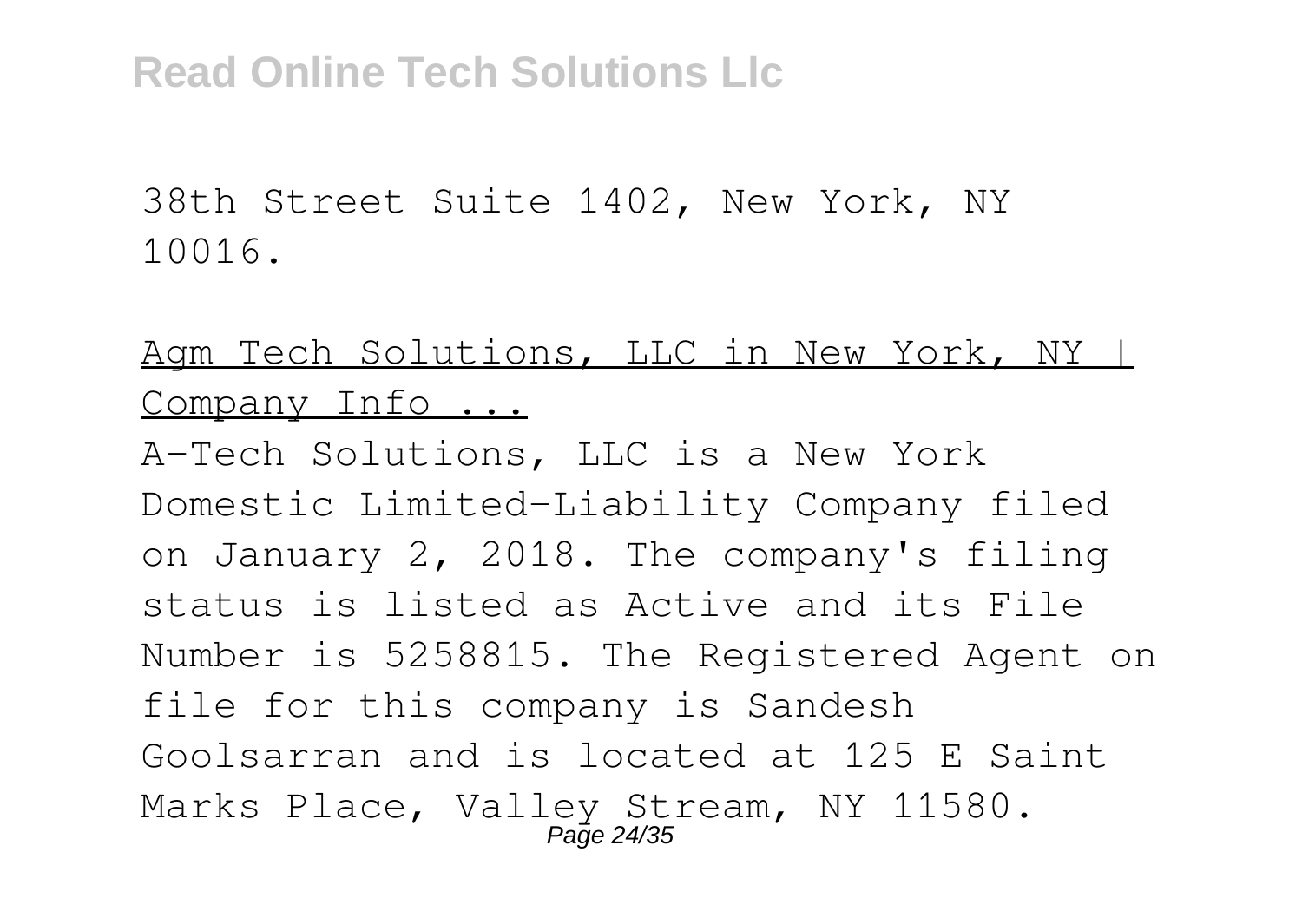# A-Tech Solutions, LLC in Valley Stream, NY Company Info ...

TEC Solutions provides unparalleled advisory services to advanced R&D clients – based on our unwavering commitment to the customer's mission. Our foundation is our meticulously selected team. Our culture values leadership, innovation, dedication, and proactive mission focus.

TEC Solutions | Unparalleled Government Advisory Services ... Page 25/35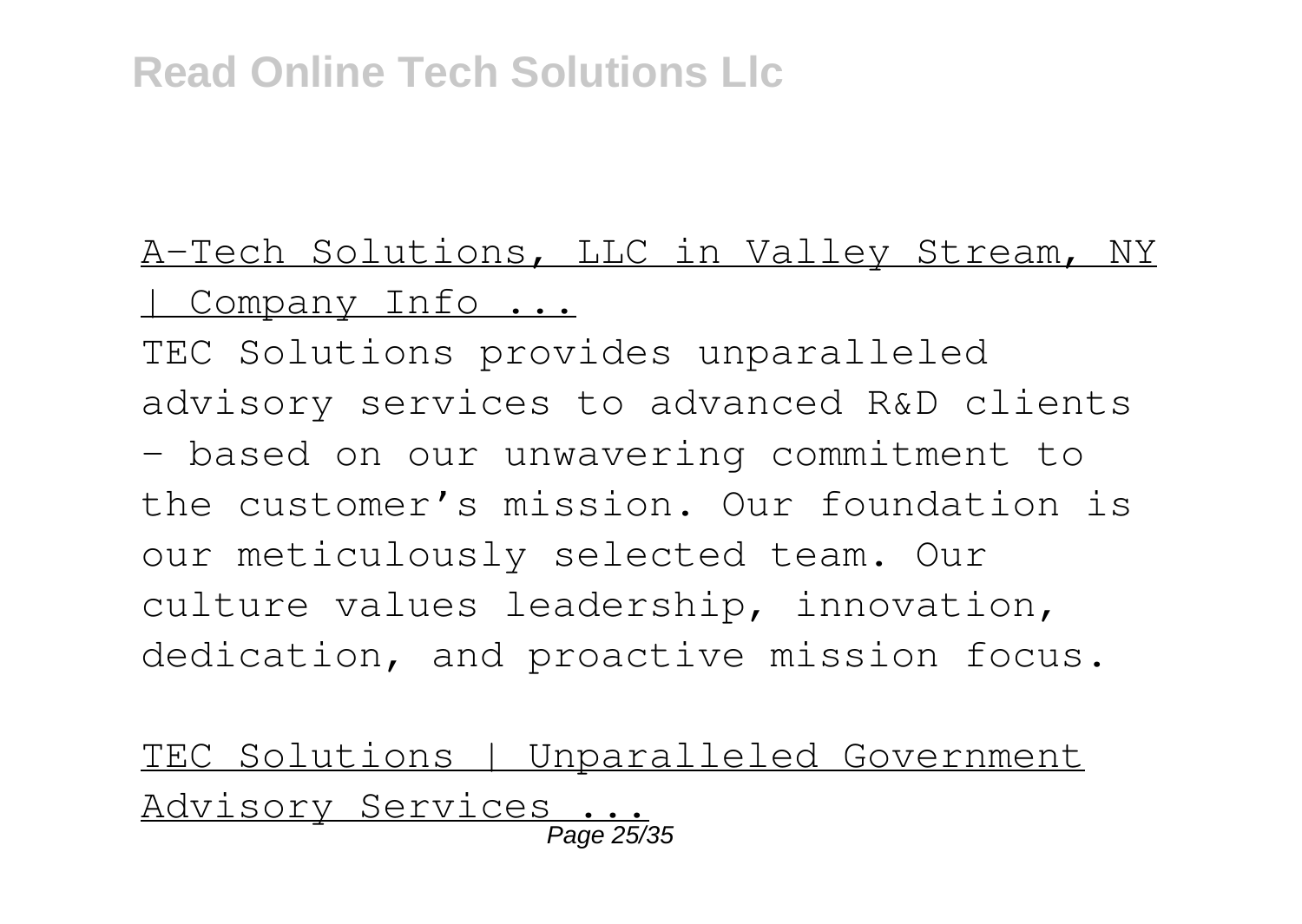T-Tech Solutions has been a great addition to our team. Reliance One, Inc. initially partnered with T-Tech to design a new website as well as a proprietary timekeeping system which launched in April 2012. Due to the support and response time that T-Tech was able to provide, Reliance One engaged in a Technical Support arrangement.

T-Tech Solutions LLC – A Premier Business & Technology ...

US Tech Solutions is a global firm that Page 26/35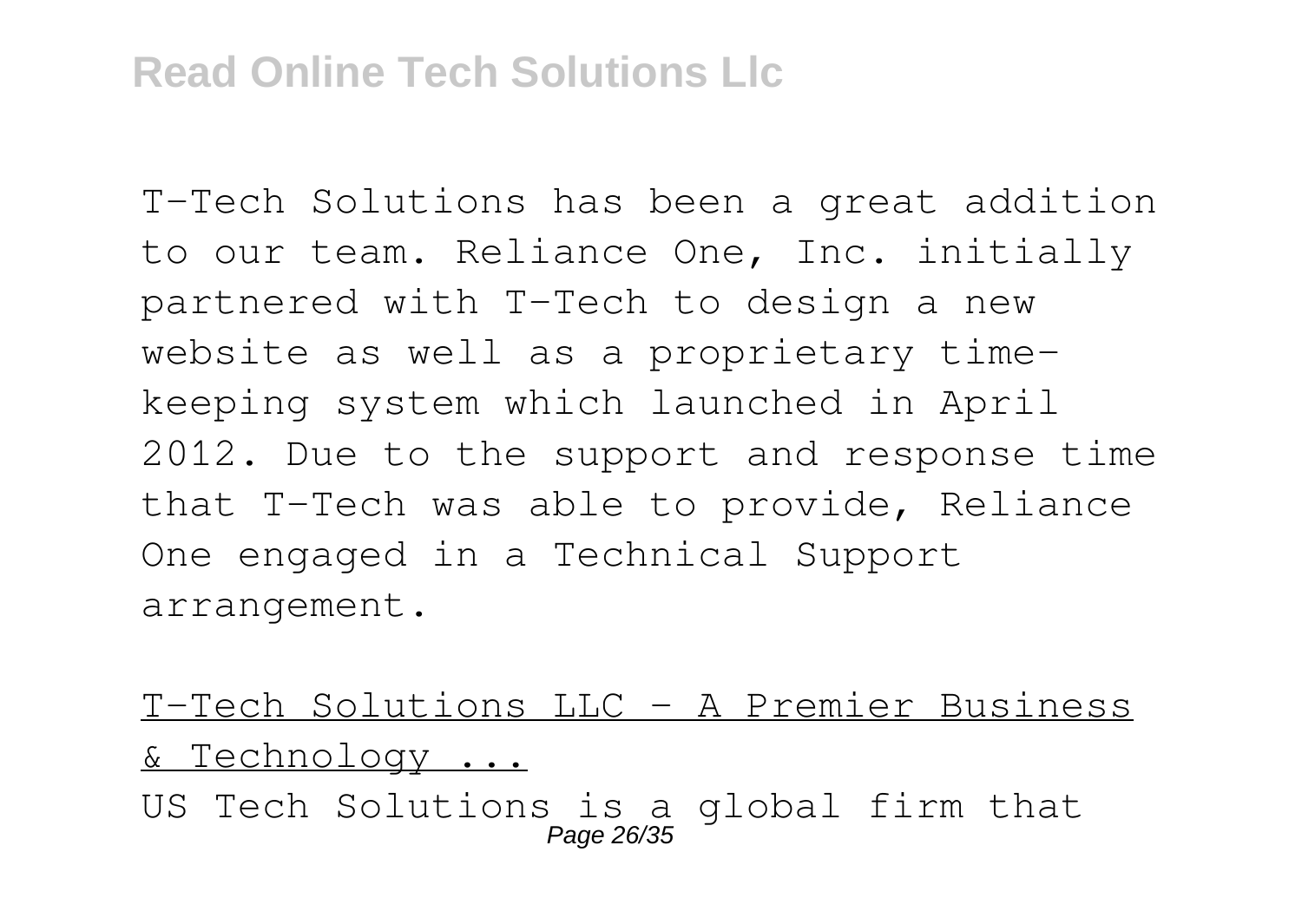offers a huge variety of on-demand talent and complete workforce solutions. We cover all aspects of talent management. We can provide you with a variety of precision based and time-honored staffing solutions. READ OUR SUCCESS STORIES

## US Tech Solutions - On Demand Staffing Company For Leading ...

Tech Team Solutions' IT Services are built to cover all of your IT support needs from workstations to servers to other missioncritical devices. We detect and stop IT Page 27/35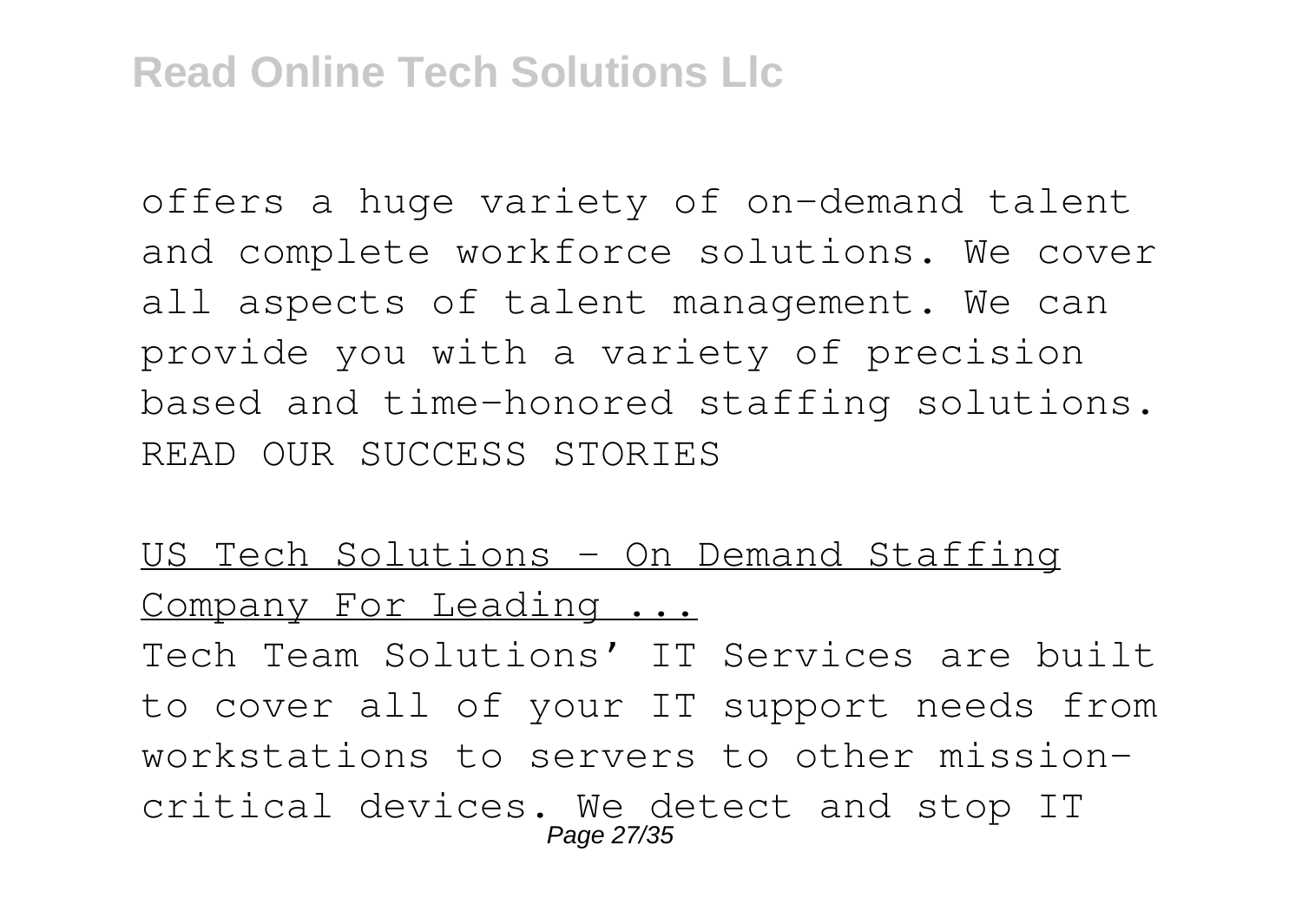issues before they affect your bottom line and perform regular maintenance to keep systems stable and secure, which in turn drastically reduces company downtime. 02

### Tech Team Solutions | IT Services and Computer Repair

What We Do. benissanet conocer chico Med Tech Solutions (MTS) is an allencompassing IT solutions provider with expert 24x7 user and application support. MTS brings together the right technology to deliver proven solutions for clients, Page 28/35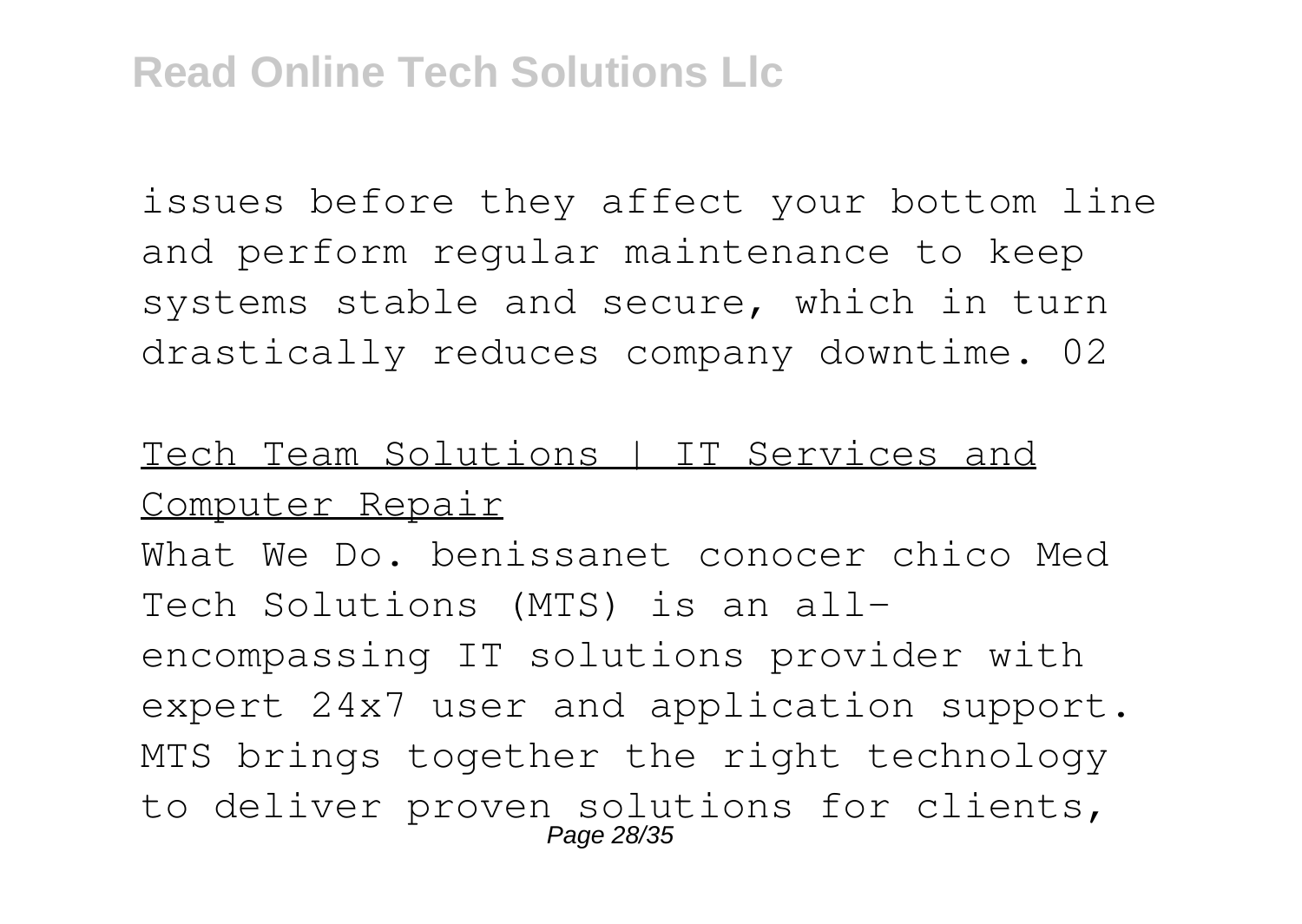including devices, applications, cloud services, training, and helpdesk.

#### Innovative Healthcare IT Solutions - Med Tech Solutions

Technology Solutions provides your business with IT services that simplify and protect your integrated voice, data, video, and mobile communications. For Information and Inquiries (734) 542-6929 Support

Technology Solutions Page 29/35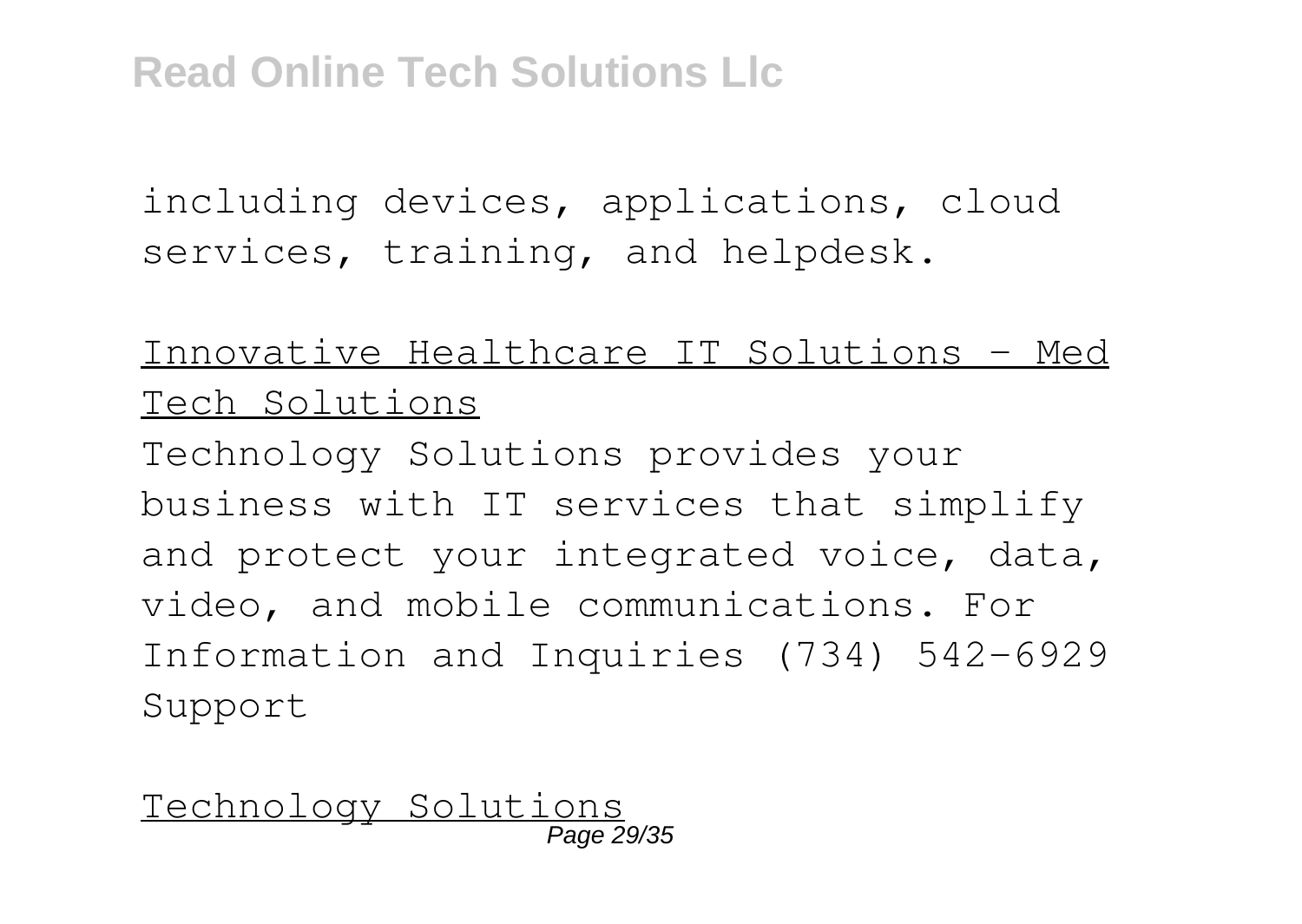We leverage our deep understanding of business and technology to align your business goals with the right technology solution. WHAT WE DO Advisory & Consulting Learn More . Learn More Experts in both Microsoft's and Amazon's Cloud solutions, we can help you understand why your business should be leveraging the Cloud and assess which platform will best fit your needs.

Homepage - Sileo Technology Solutions LLC AOI Tech Solutions LLC is the Leading Page 30/35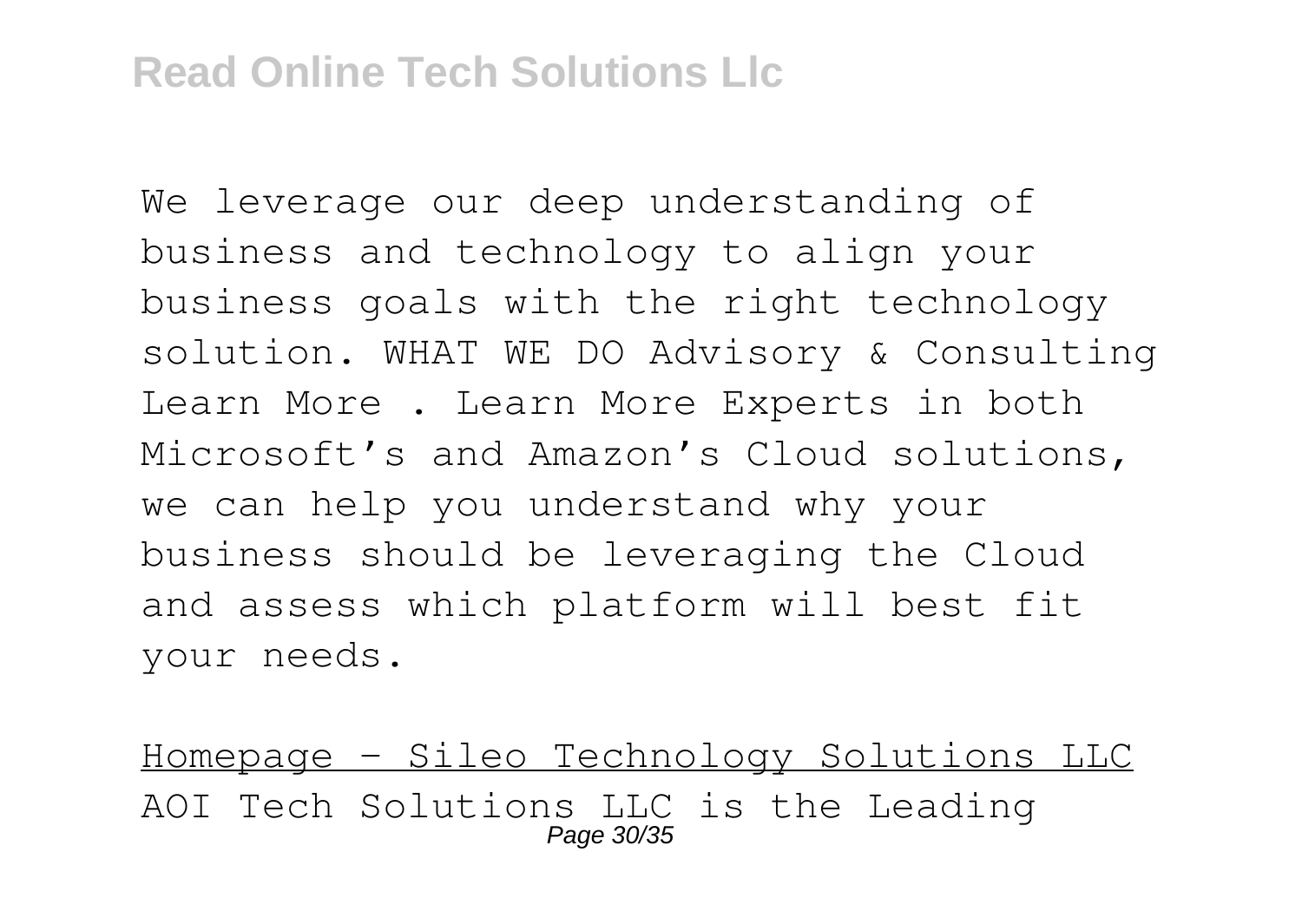Online Retailer for Top Software Brands. Get Started Now . or Browse Brands. Irrespective of whether you are upgrading to a new Laptop Desktop Printer Projector Storage Drive PC Software, we make it easy for you to find the perfect software for your device.

## AOI Tech Solutions | Network Security Solutions Provider ...

KTech Solutions is your solutions partner, dedicated to finding a solution for all of your IT needs. Our expertise will help Page 31/35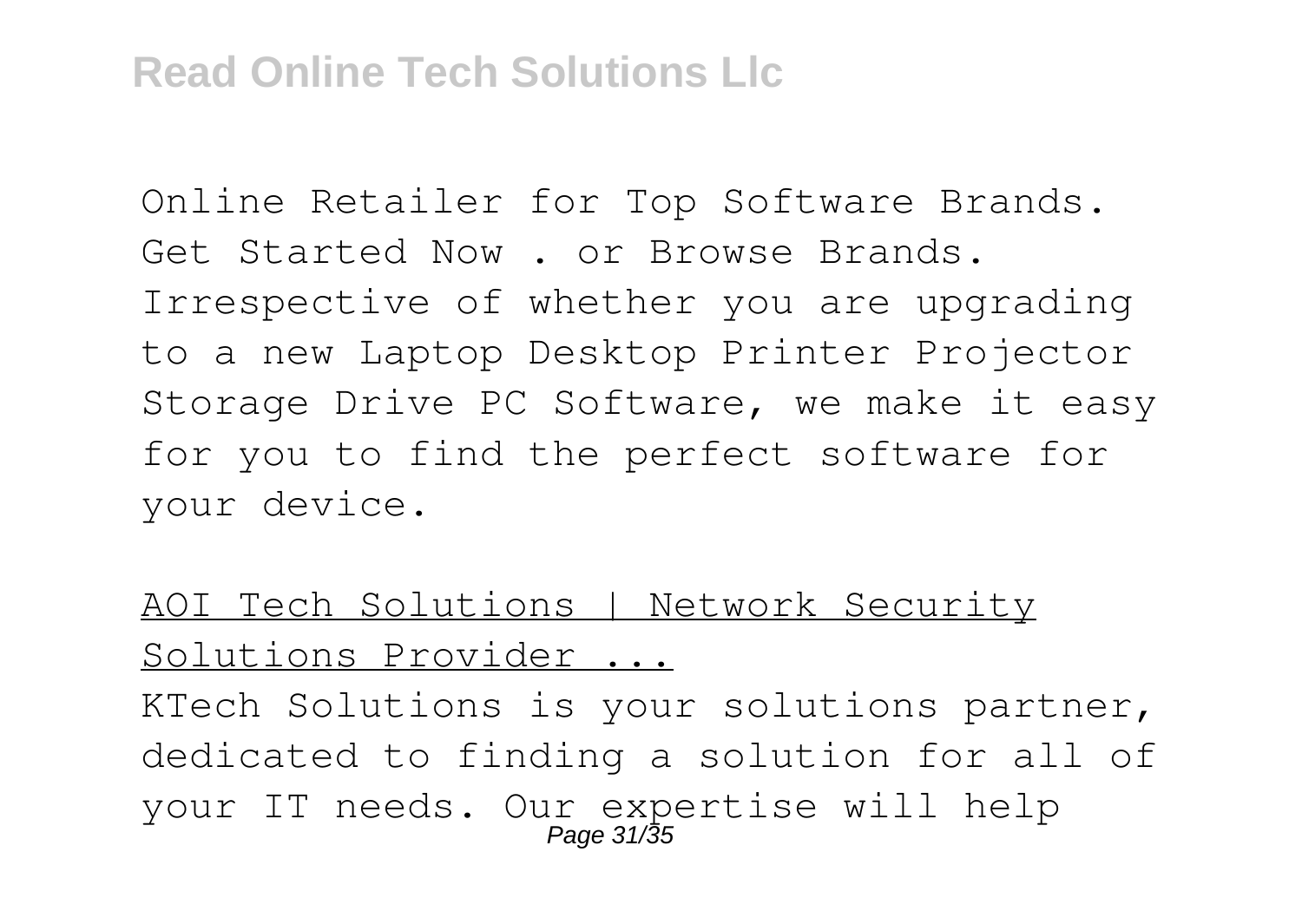create scalable solutions for your business, no matter how big or small your office is. We pride ourselves in providing a better return on your IT investment, without paying for more than your company needs.

#### Home - KTech

Information Technology Service for all - Systems/network security, Dev-Ops Engineering also providing Security Awareness Training to your Staff - Serving All PA Smart Security For All Real Tech Page 32/35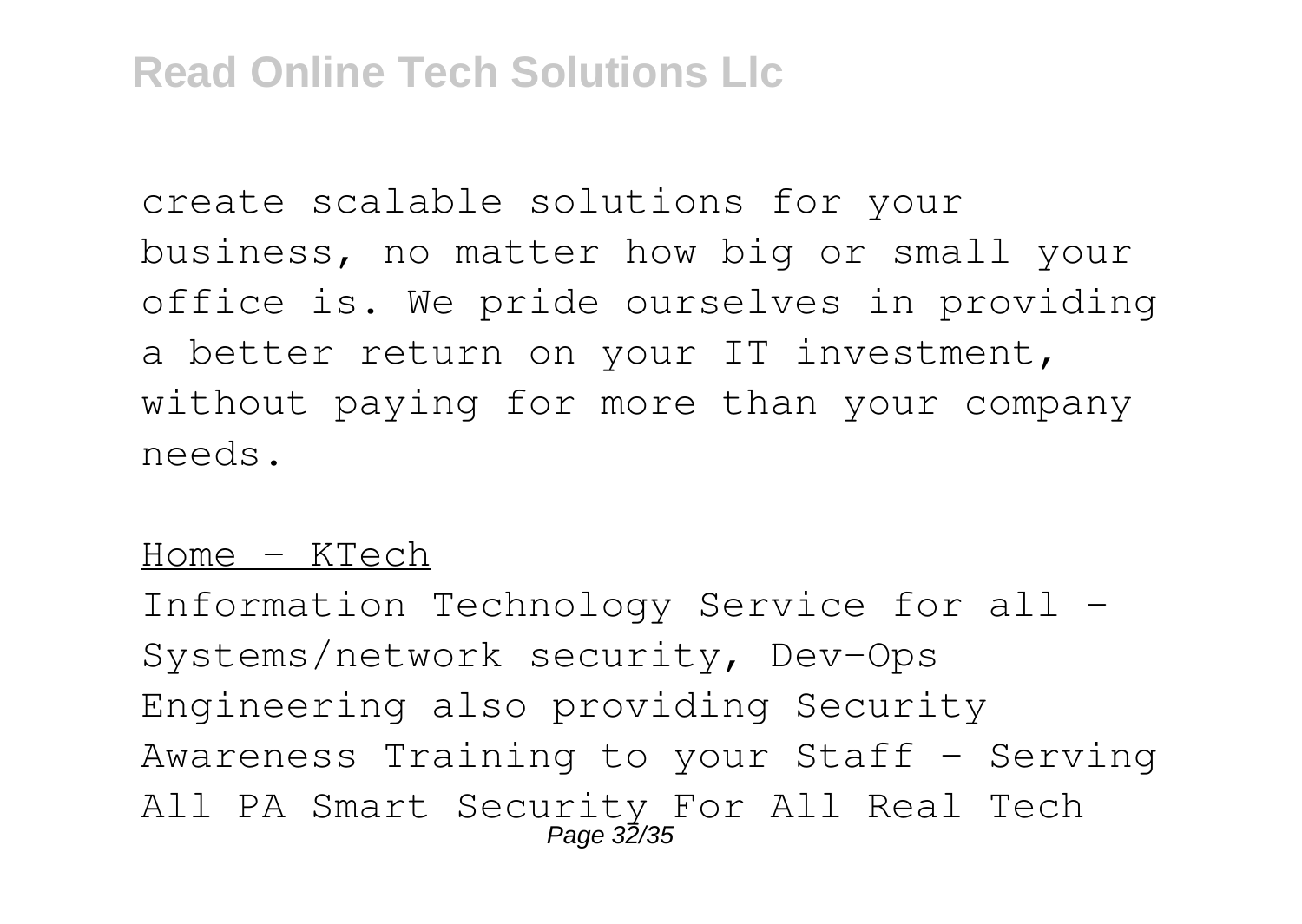Solutions LLC

# Real Tech Solutions LLC - Information Technology, IT Company

As a Native American 8A company it is our mission to create Greener, Safer, Smarter communities through providing Technology Infrastructure, Applications and Service solutions to Tribes, Municipalities, Developers and Energy Providers.

#### HOME [o-techsolutions.com] 100 New South Road, Hicksville, NY 11801 Page 33/35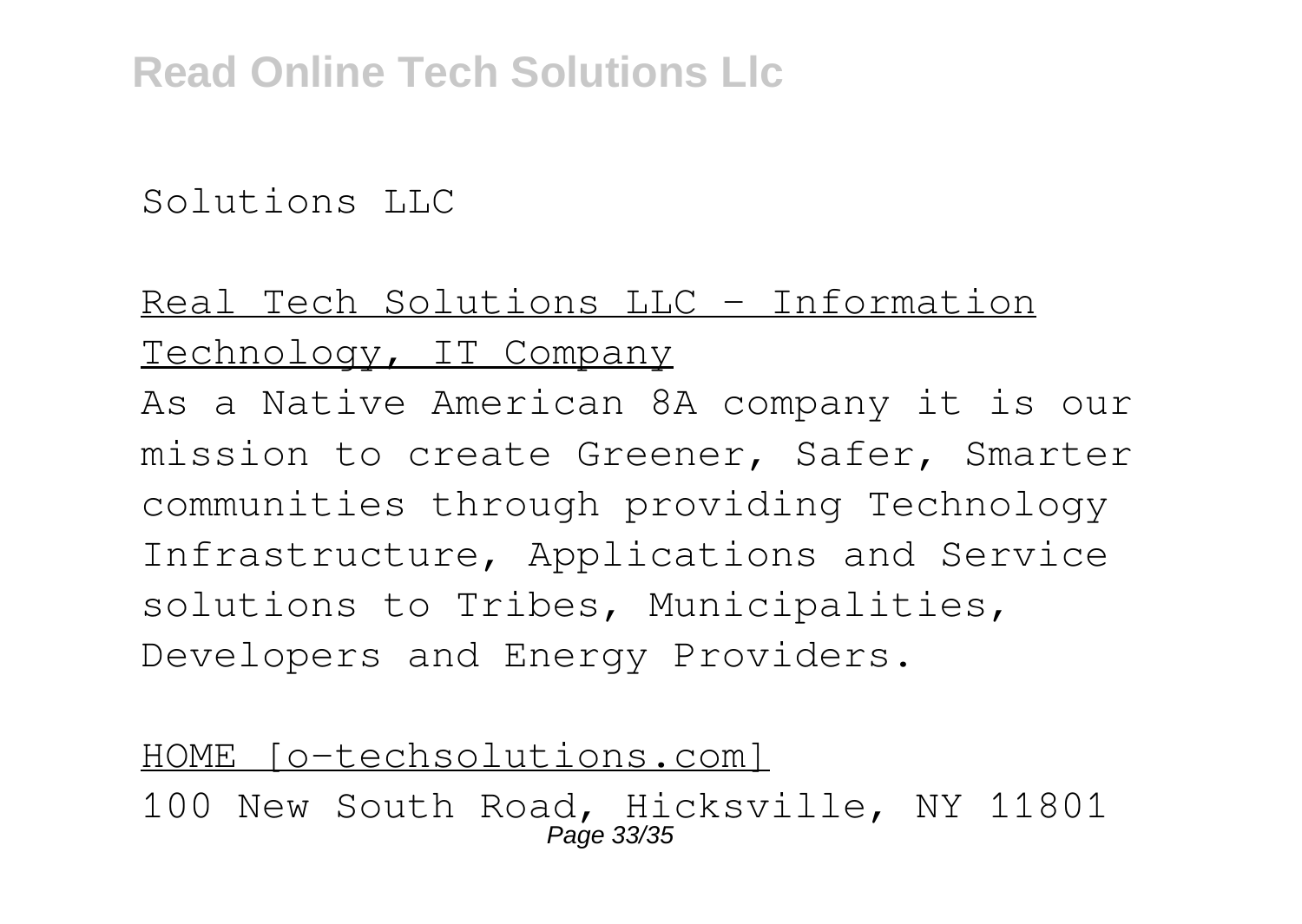Phone: (516) 270-3067 | Fax: (516) 433-1140 Click here to send us an email

Network Technology Solutions

IT & Security Solutions for the Greater Houston area At S-Tech Solutions, our goal is to ensure that our clients have the technology needed to accomplish their goals. We work with businesses around the Houston area to troubleshoot, maintain, and improve all aspects of their technology.